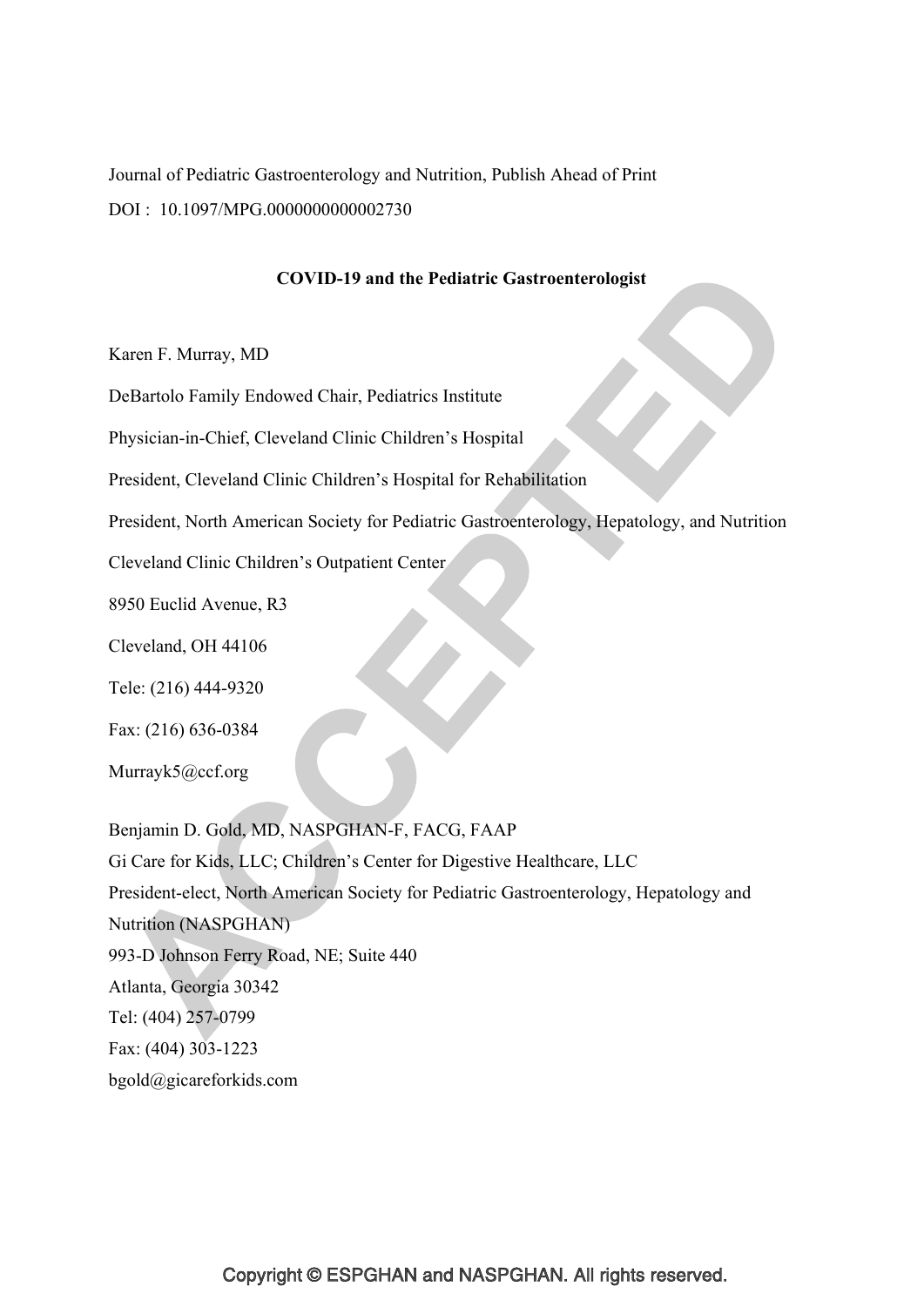Raanan Shamir, MD

Institute for Gastroenterology, Nutrition and Liver Diseases

Schneider Children's Medical Center

Lea and Arieh Pickel Chair for Pediatric Research

Sackler Faculty of Medicine, Tel Aviv University.

14 Kaplan St.

Petach Tikva, Israel 4920227

[e]:raanan@shamirmd.com

[t]: +972-3-9253672

[f]: +972-3-9253104

Carlo Agostoni, MD

Pediatric Intermediate Care Unit

Fondazione IRCCS Ca' Granda Ospedale Maggiore Policlinico

Milan, Italy<sup>2</sup>

Department of Clinical Sciences and Community Health

University of Milan

20126 Milan, Italy.

Reinaldo Pierre-Alvarez MD, MSc Pediatric Gastroenterology, Endoscopy and Nutrition Razetti Clinic - IDB Medical Group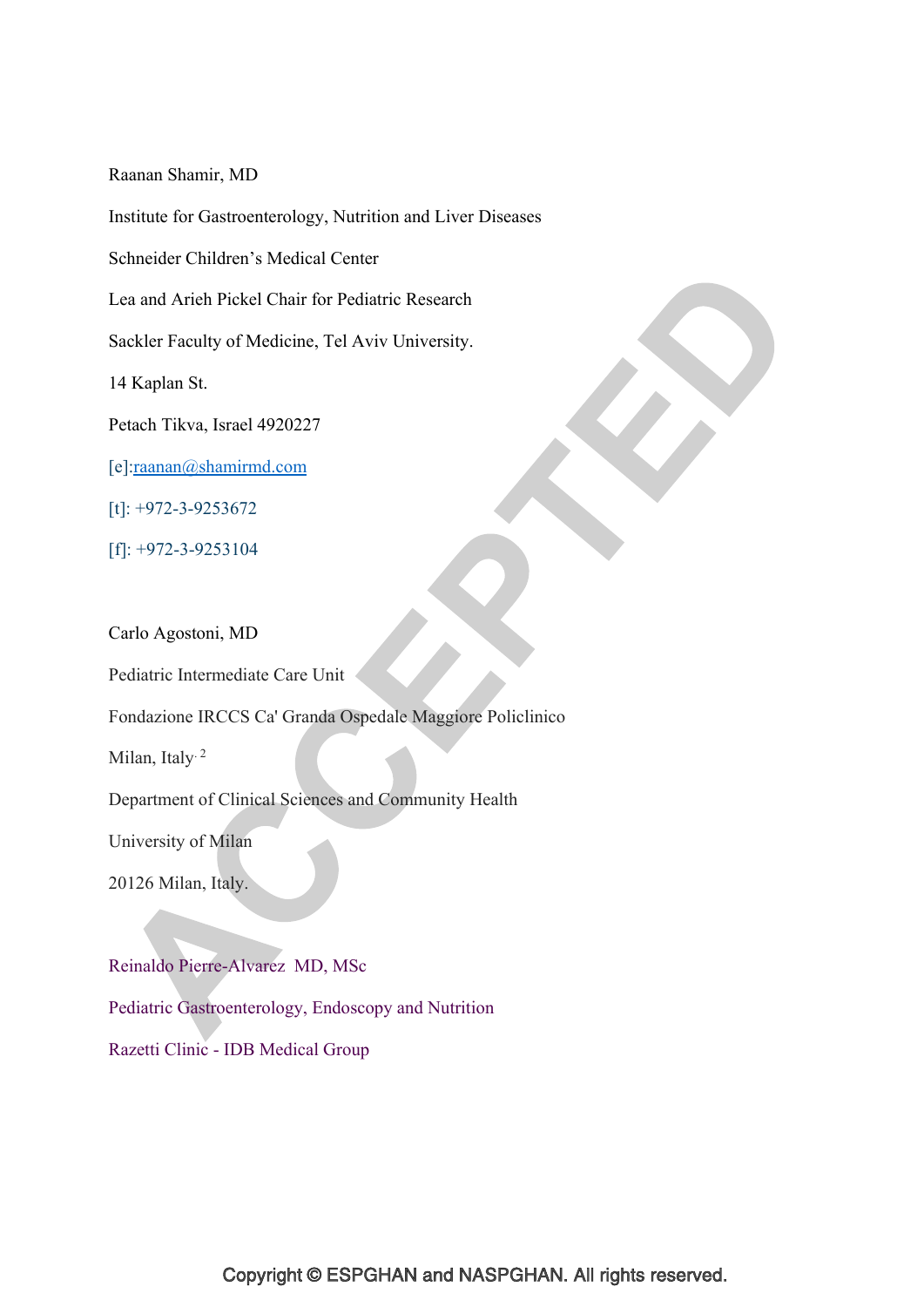Barquisimeto 3001, Venezuela

President LatinAmerican Society of Pediatric Gastroenterology, Hepatology and Nutrition

(LASPGHAN)

Council Member Federation of International Societies of Pediatric Gastroenterology, Hepatology

and Nutrition (FISPGHAN)

Cell. Phone +584245779241

Office Phone +58(251)7105759

Mail: vice.presidencia.laspghan@gmail.com

Sanja Kolacek, MD, PhD

Head, Department of Pediatrics

Children's Hospital Zagreb, University of Zagreb Medical School

President, European Society for Paediatric Gastroenterology, Hepatology and Nutrition

10000 Zagreb, Klaićeva 16, Croatia

Email: Sanja.kolacek@gmail.com

Evelyn K. Hsu, MD Associate Professor, Pediatrics Acting Division Chief Division of Gastroenterology and Hepatology Medical Director, Liver Transplant Program Program Director, Transplant Hepatology Fellowship Seattle Children's Hospital, Mailstop W7830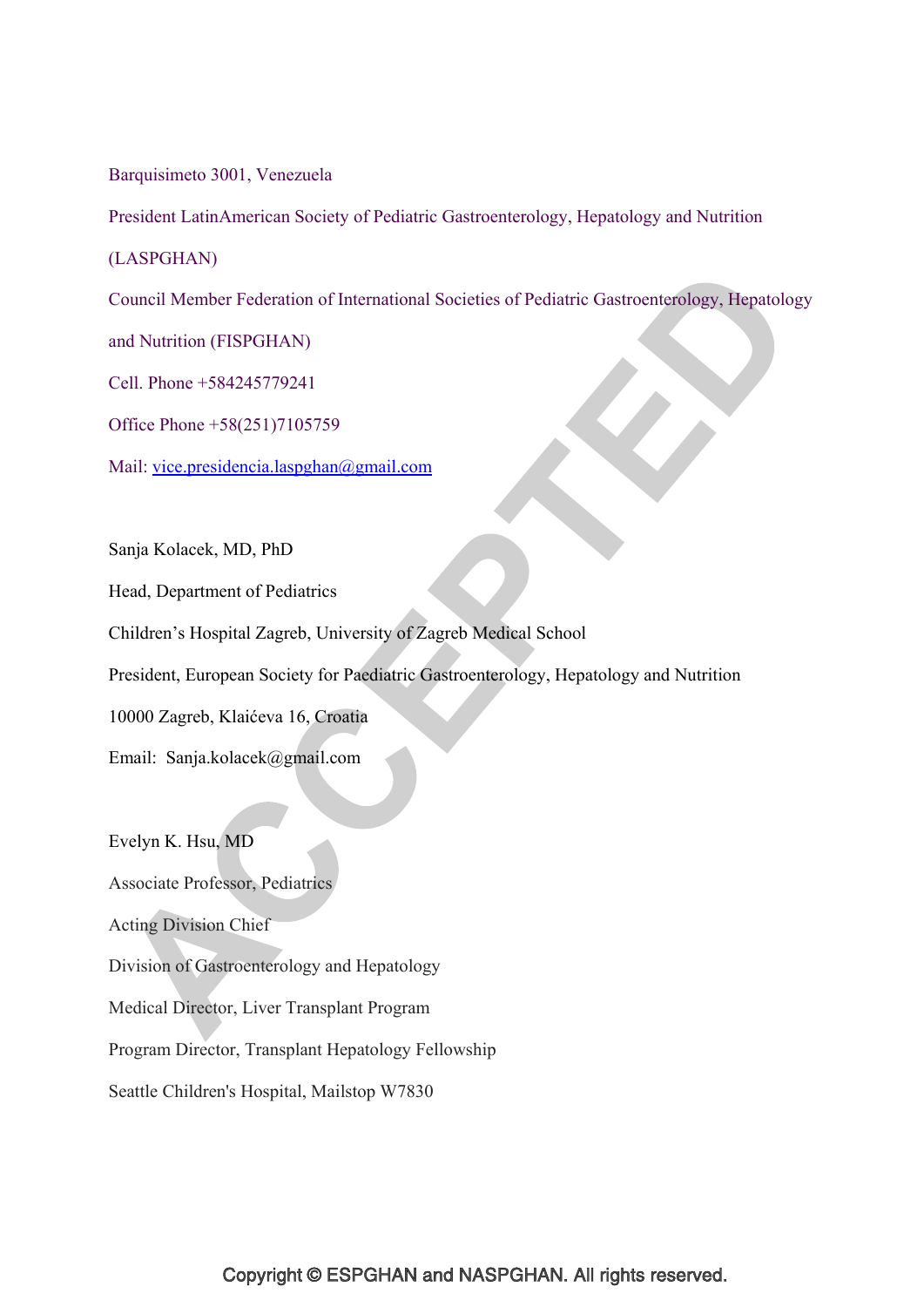4800 Sand Point Way NE

Seattle, WA 98105

Phone: (206) 987-2521

Fax: (206) 987-2721

Jie Chen, MD, PhD

Head, Division of Gastroenterology

Department of Pediatrics

Children's Hospital Zhejiang University School of Medicine

57 Zhugan Lane, Yan'an Road

Hangzhou, Zhejiang 310003

China

Tel: 86-571-87061007

Fax: 86-571-87033296

hzcjie@zju.edu.cn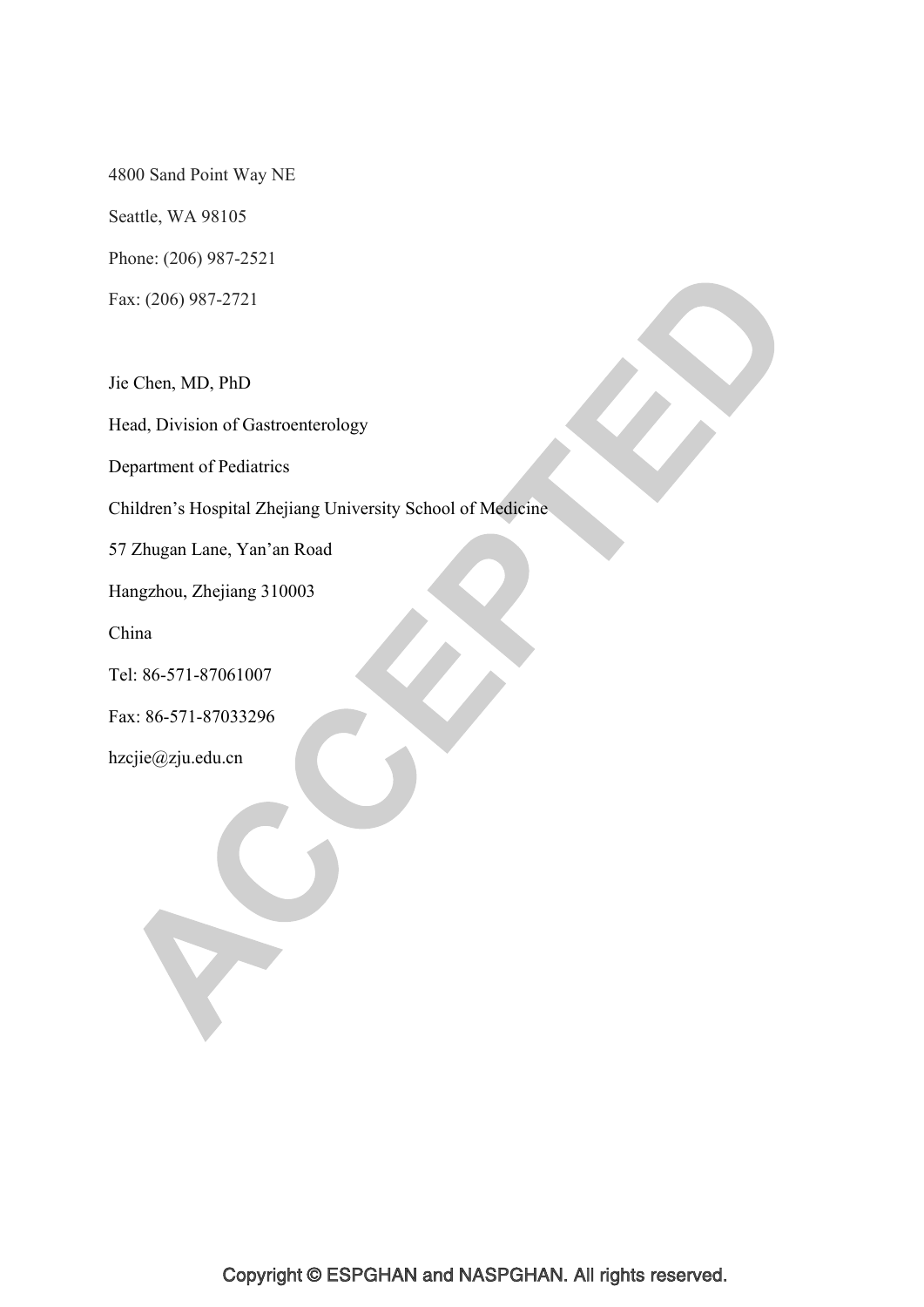#### COVID-19 and the Pediatric Gastroenterologist

An infectious disease with a new viral pathogen has garnered the world's attention over the past 3 months in ways that no other human infection has to date. Coronavirus disease 2019, also known as COVID-19, is accelerating around the world in pandemic proportions. This infectious disease is caused by the novel coronavirus, severe acute respiratory syndrome coronavirus 2  $(SARS \, \text{Cov } 2^1)$ , which was first detected in China and has now spread to over more than 150 countries. On March 17<sup>th</sup> the WHO announced that the number of confirmed cases outside of China had exceeded those inside of China<sup>2</sup>, and counts on March  $25<sup>th</sup>$  showed 413,467 confirmed cases and 18,433 associated deaths, globally.<sup>3</sup> The latest global count updates can be found at: https://www.who.int/emergencies/diseases/novel-coronavirus-2019/situation-reports/.

SARS-CoV-2 is a positive-sense, single-stranded RNA virus belonging to the genus *Betacoronavirus*, and phylogenetically related (88–89% similarity) to the two bat-derived SARSlike coronaviruses, bat-SL-CoVZC45 and bat-SL-CoVZXC21. Coronaviruses are capable of rapid mutation and recombination leading to novel coronaviruses that have differing transmission profiles, as was witnessed in the 2002 epidemic of Severe Acute Respiratory Syndrome coronavirus (SARS-CoV), and the Middle East Respiratory Syndrome coronavirus  $(MERS-CoV)$  in 2012. Genetic analysis suggests that SARS-CoV-2 is a novel coronavirus<sup>4</sup> that enabled its initial transmission from an animal source, possibly bats to humans, either directly or via dropping-contaminated materials, in a local seafood and wild animal market in Wuhan, Hubei Province, China <sup>5,6</sup>, and now is being transmitted in exponentially rising numbers between humans. The virus enters the human host cell via angiotensin converting enzyme-2 receptors that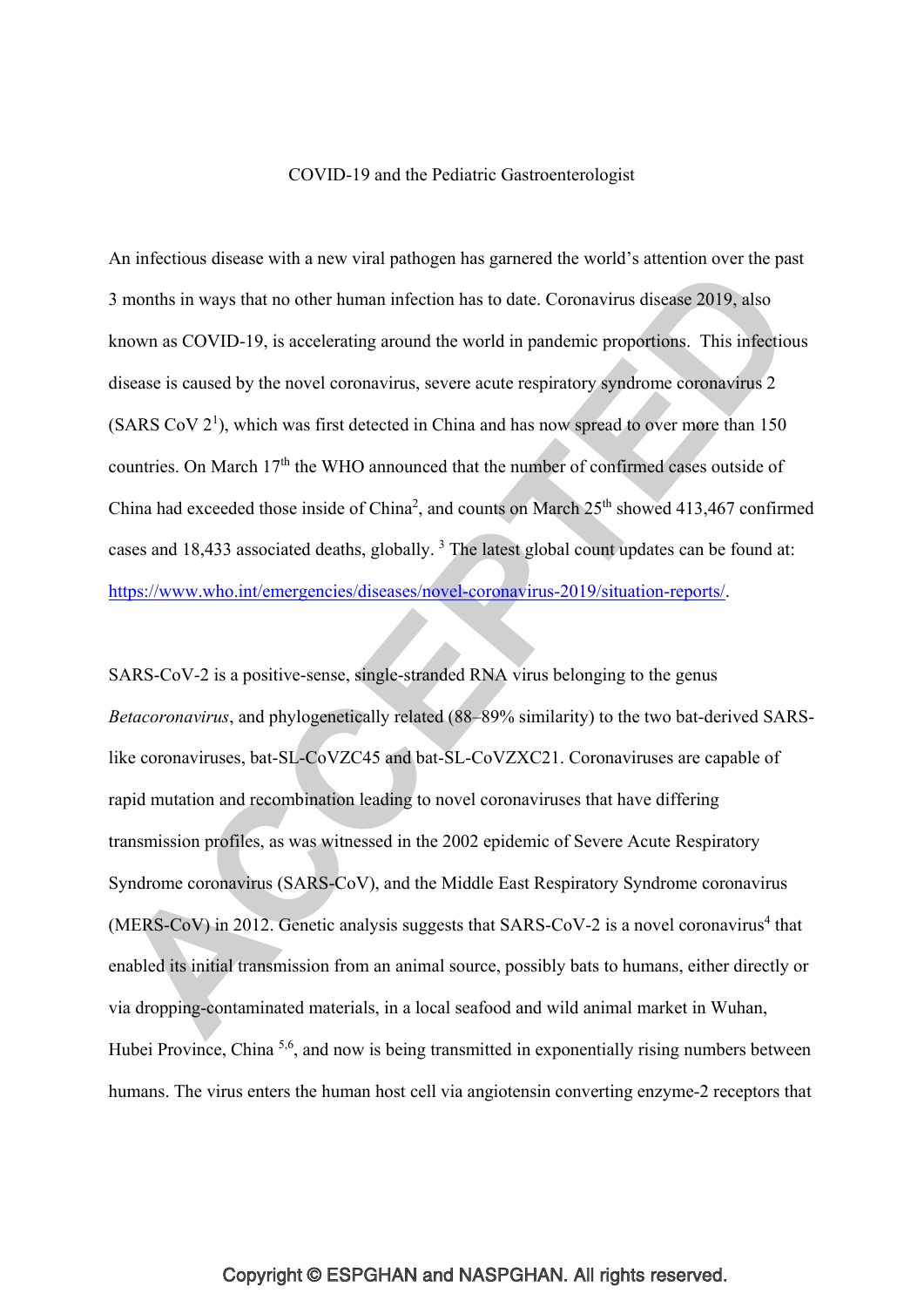are expressed on the outer membrane of tissue-specific cells found in the heart, lungs, small intestine, kidneys, testes, as well as other organs to a lesser degree.

Early in the epidemic, individuals who had contact with travelers to China or other geographical hot-spots were deemed at risk. With evolution of the epidemic into a pandemic, community contacts, with no obvious exposure, now account for the majority of the viral spread. Unlike SARS-CoV and MERS-CoV, however, the human-to-human transmission of SARS-CoV-2 is far more efficient. The reproduction number  $(R<sub>0</sub>)$  of an infection is the expected number of cases resulting directly from one case, in a population where all individuals are susceptible to the infection. Whereas SARS-CoV and MERS-CoV had R<sub>0</sub> overall values of 0.3–2.9 and 0.5–3.5, respectively, the R<sub>0</sub> for SARS-CoV-2 is currently estimated at 2.7.<sup>7,8</sup> The mean incubation period for COVID-19 is 5-6 days, ranging from 2.1 days to 11.1 days (2.5th to 97.5th percentile) <sup>9</sup>, with both symptomatic and asymptomatic human-to-human transmission now causing local, regional, and global spread of the virus. Despite the efficient spread, the case-fatality rate, which could change as the total number of infected cases accumulates, is currently at or less than 4.3%  $3$ , with different rates based on age, gender, geographical region  $10$  and other yet to be identified factors. Regardless, despite a much more efficient infection transmission rate, the SARS-CoV-2 fatality rate overall is much lower than either SARS- (10%, 8098 cases and 774 deaths) or MERS-CoV (34%, 2494 cases and 858 deaths).<sup>11</sup>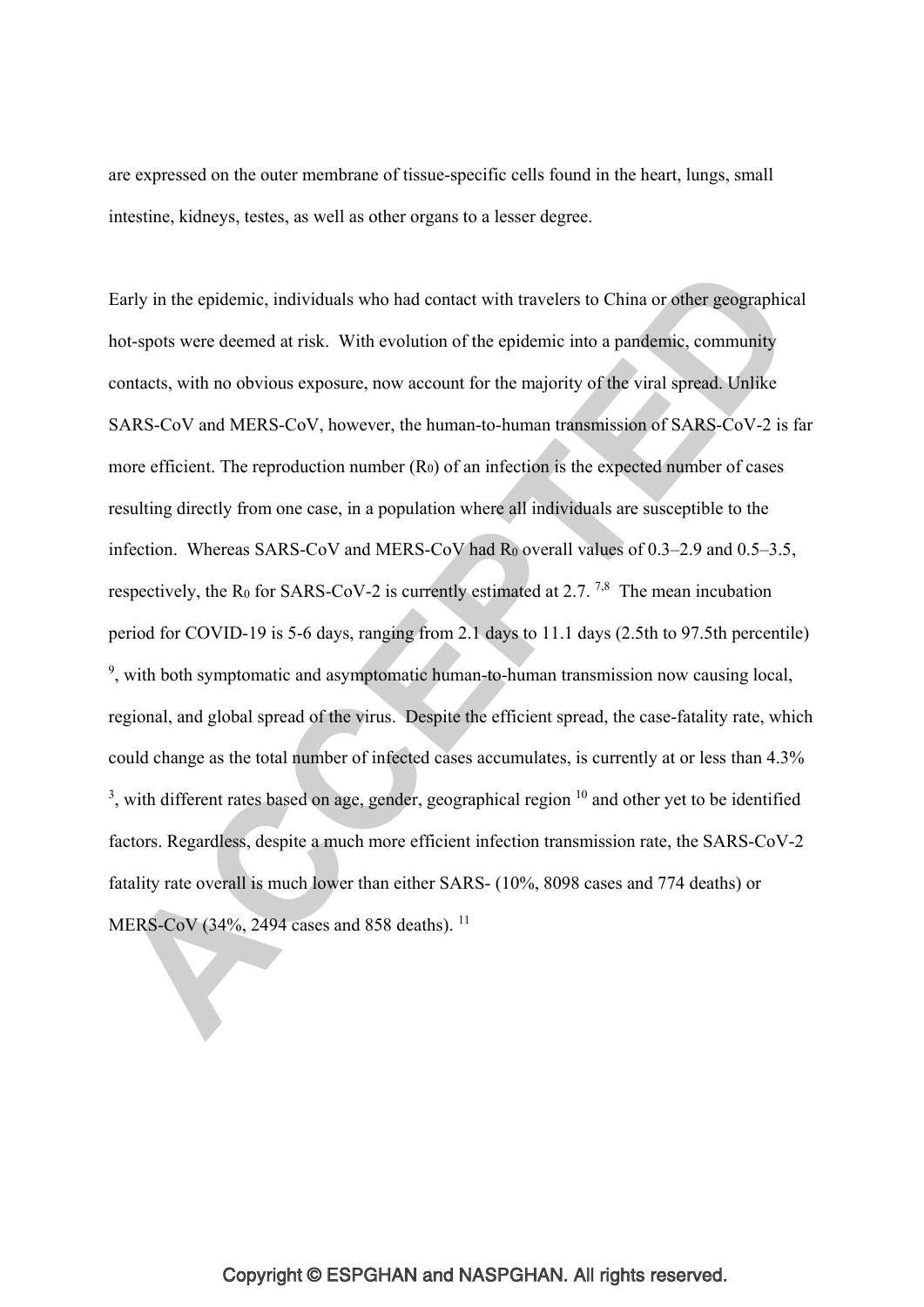**Clinical Presentation:** Whereas adults tend to present stereotypically with acute respiratory symptoms, the presentation of children appears more variable. Adults are suspected as having COVID-19 when they have an acute respiratory infection with fever, cough and/or shortness of breath, and no other etiology that fully explains the clinical presentation (WHO, 27th February 2020, and the European Centre for Disease Prevention and Control (ECDC) case definition). Additionally, there is growing experience that anosmia, hyposmia, and dysgeusia are associated with COVID-19, and may be present before any other symptoms of infection present.<sup>12</sup> In contrast, the symptoms in children are sometimes indistinguishable from those associated with common respiratory infections. One case series of 34 children from the Province of Shenzhen, China described the clinical manifestations of the previously well children, with 65% having common respiratory symptoms (fever (50%) and cough (38%)), 26% only mild disease, and 9% as asymptomatic. 13 In a series of 20 children from the Province of Zhejiang, China, they described the presenting symptoms of low to moderate or no fever, rhinitis, cough, fatigue, headache, and diarrhea, and only in the more severe cases were dyspnea, cyanosis, and poor feeding observed. 14 Although gastrointestinal symptoms are considered rare with coronaviral infections, prior studies of other coronaviruses  $15$ , as well as the experience with SARS-CoV-2 suggest that vomiting and diarrhea may be among the presenting symptoms in adults and in up to 10% of children. 16,17 In 204 adults (mean age 54.9 years) from China with COVID-19, 48.5% experienced one or more digestive symptoms, including: lack of appetite (40.1%), diarrhea (14%), vomiting (4%), and abdominal pain (2%). More importantly, 3.4% of the patients with COVID-19 had no respiratory symptoms but did experience digestive symptoms. 18 Despite mild or no symptoms, there is evidence that transmission of the infection is still possible by these infected individuals. <sup>19</sup>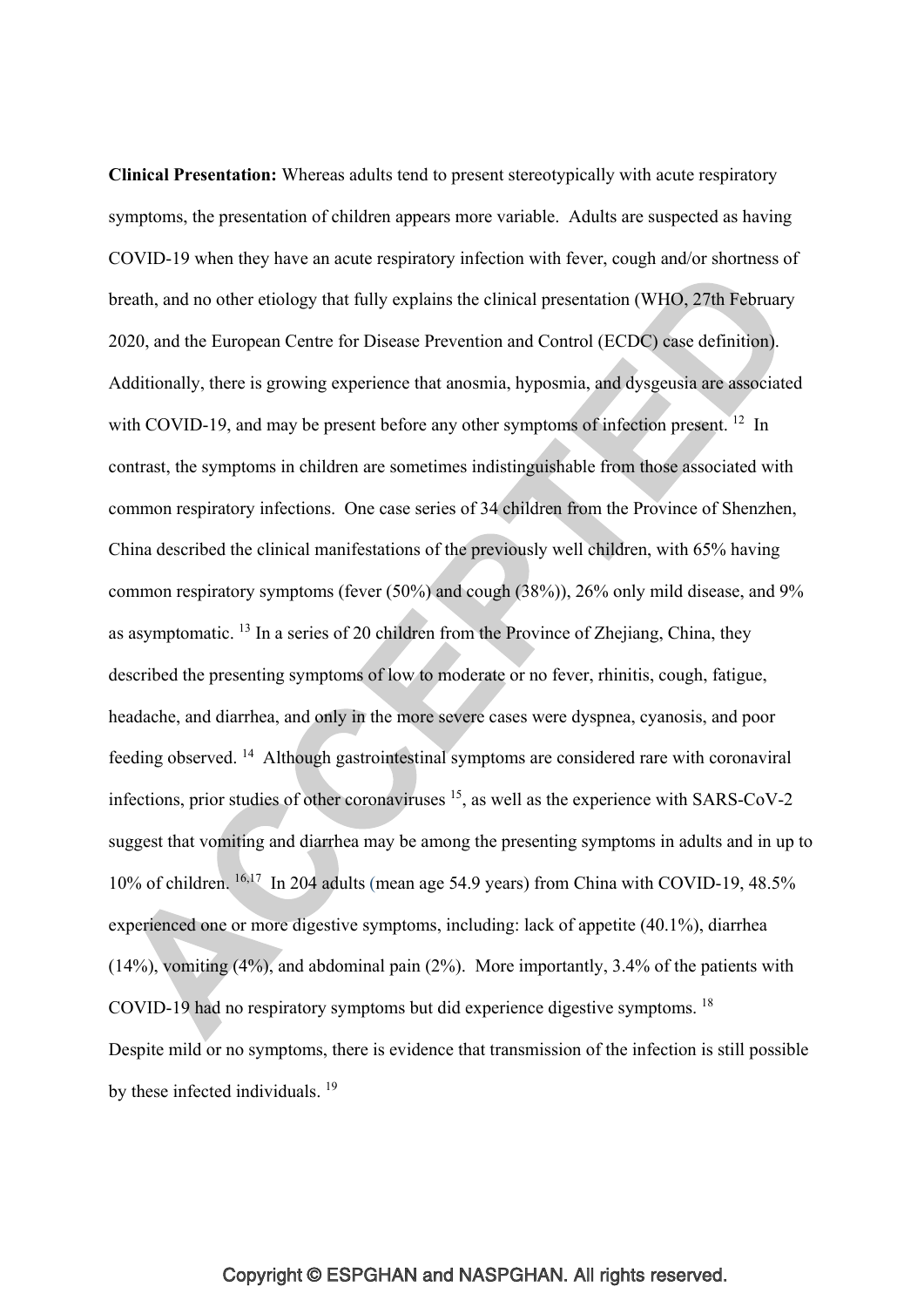The impact of COVID-19 on 2143 children (< 18 years of age), reported to the Chinese Center for Disease Control and Prevention between January 16 and February 8, 2020, was evaluated, and published in the *Pediatrics* in March 2020.<sup>20</sup> Two-thirds of the children (1412, 65.9%) were suspected to have COVID-19, and 731 (34.1%) were laboratory-confirmed to have SARS-CoV-2. Boys and girls were affected similarly, with 4% of children remaining asymptomatic, 51% having mild illness, and 39% moderate illness. Only 6% of the reported children had severe or critical illness, compared to 18.5% of reported adults, and just one 14-year-old boy died, which can be considered as a remarkably low fatality rate. Infants, however, were found to have higher rates of serious illness than older children. About 11% of infants had severe or critical illness compared to 7% of children ages 1-5 years, 4% of those 6-10 years of age, 4% of those 11-15 years, and 3% of those 16 years and older. It is important to note that this study was limited by a short window of study duration and a high percentage of severe and critical illness without laboratory confirmation of SARS-CoV-2, leaving open the possibility of other respiratory infections confounding the results being characterized (e.g. Influenza, RSV).

Radiological and laboratory findings early in the course of COVID-19 disease have been described as stereotypically including ground glass opacities of the lung, lymphopenia, and elevated C-reactive protein (CRP). In one study of 108 adults in China with confirmed SARS-CoV-2 positivity by reverse transcription-polymerase chain reaction testing and stereotypical symptoms, the laboratory results showed normal white blood cell count (WBC) in 90%, normal or reduced lymphocyte count in  $60\%$ , but elevated CRP in 99% of patients.<sup>21</sup> Computed tomography (CT) of the lungs revealed ground glass opacity in 60% and vascular thickening in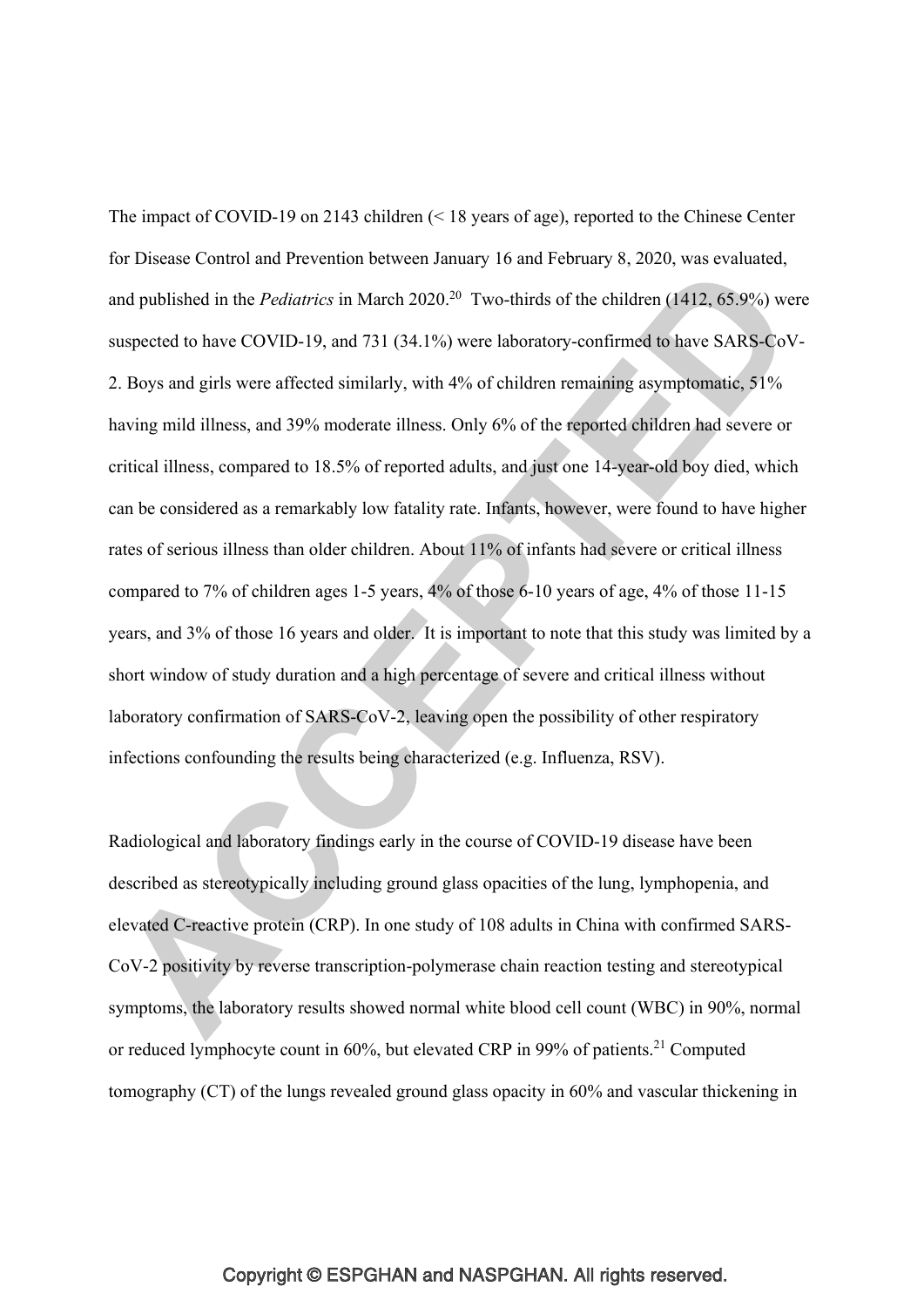80%, with a typically patchy (86%) and peripheral (90%) distribution involving anywhere from one (35%) to 4-5 (43%) lung lobes. Pregnant women may exhibit a normal temperature, leukocytosis, and lymphopenia more commonly than non-pregnant adults.<sup>22</sup> Additionally, in the same study the lung findings by CT were more commonly mixed or complete consolidation in the pregnant women. 22 The ability to differentiate between mild and severe COVID-19 was analyzed in 43 adult patients in China. <sup>23</sup> The highest specificity  $(93.3\%)$  and sensitivity  $(96.4\%)$ for the early prediction of severity in COVID patients was with IL-6 and D-Dimer tandem testing.

In series of  $4^{22}$  and  $5^{24}$  children, on the other hand, the pulmonary involvement with COVID-19 was mild or moderate, with only focal patchy ground glass opacity or consolidation.

**Risk of Exposure and Severe Illness:** The immediate risk of exposure to this virus is changing rapidly, and as the outbreak expands geographically, that risk is increasing. At present, optimal studies in population-based epidemiology are lacking as second and third generation testing is not yet available (i.e. sensitivity and specificity > 90%) nor is population-based testing. Individuals living in or having visited places where community spread of SARS-CoV-2 is reported are at elevated risk of exposure, and this increases with contact with known persons infected with SARS-CoV-2. Likewise, healthcare workers caring for patients with COVID-19 are at elevated risk of infection. Endoscopists are at particular risk given the recently identified exposure of the endoscopist's face to biological material during the procedure  $25$ , a finding not surprising, and substantiated by the observation that droplets aerosolized from SARS-CoV patients in 2003 reached individuals located more than 6 feet away. 26 The presence of SARS-CoV-2 in colonic biopsy specimens and stool also suggests that the risk is not limited to upper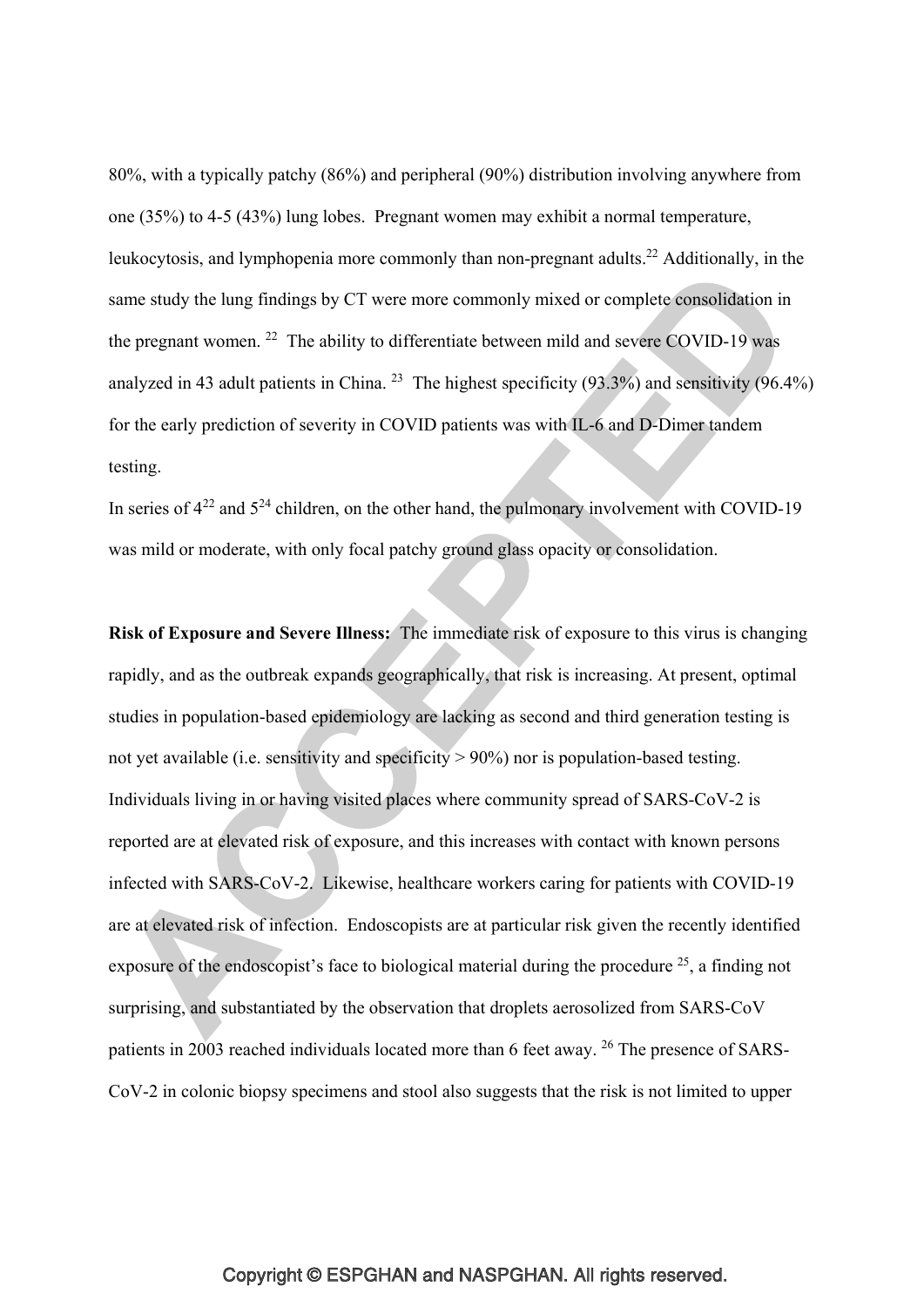endoscopy. <sup>16,27</sup> The presence of SARS-CoV-2 in stool suggests the possibility of fecal-oral spread in addition to aerosolized droplet spread, and underscores the importance of frequent hand-washing. Furthermore, it is now recognized that spread may occur not only via direct contact with aerosolized virus (emitted via cough or sneeze), but that the virus survives on surfaces. In particular, van Doremalen *et al* conducted a recent study of the stability of SARS-CoV-2 when aerosolized and deposited on different surfaces (plastic, stainless steel, copper, and cardboard).28 SARS-CoV-2 remains stable in aerosols for greater than 3 hours, and is more stable on plastic and stainless steel than on copper or cardboard. Although the investigators found that SARS-CoV-2 remains detectable for up to 72 hours on plastic and stainless steel, it is still detectable on copper up to 4 hours, and on cardboard up to 24 hours.

Early information from China, and from subsequently highly-impacted communities, show that subsets of our populations are at higher risk of severe disease. Those at increased risk of severe disease include: older adults, with risk increasing by age (especially those  $> 60$  years), infants under 12 months of age, individuals with serious chronic medical conditions such as those with cancer, end-stage renal disease on dialysis, diabetes, poorly controlled hypertension, coronary artery disease, heart failure, or pre-existing chronic lung disease. In contrast, however, adults and children on immunomodulating drugs, or immunosuppressed for other reasons, do not seem to be more prone to acquiring the SARS-CoV-2 infection or developing a more severe disease form. 29

**Treatment:** Currently no antiviral drugs arenlicensed by the U.S. Food and Drug Administration (FDA) or European Medicines Agency (EMA) to treat patients with COVID-19. In the United States, the National Institutes of Health (NIH) and collaborators at many university research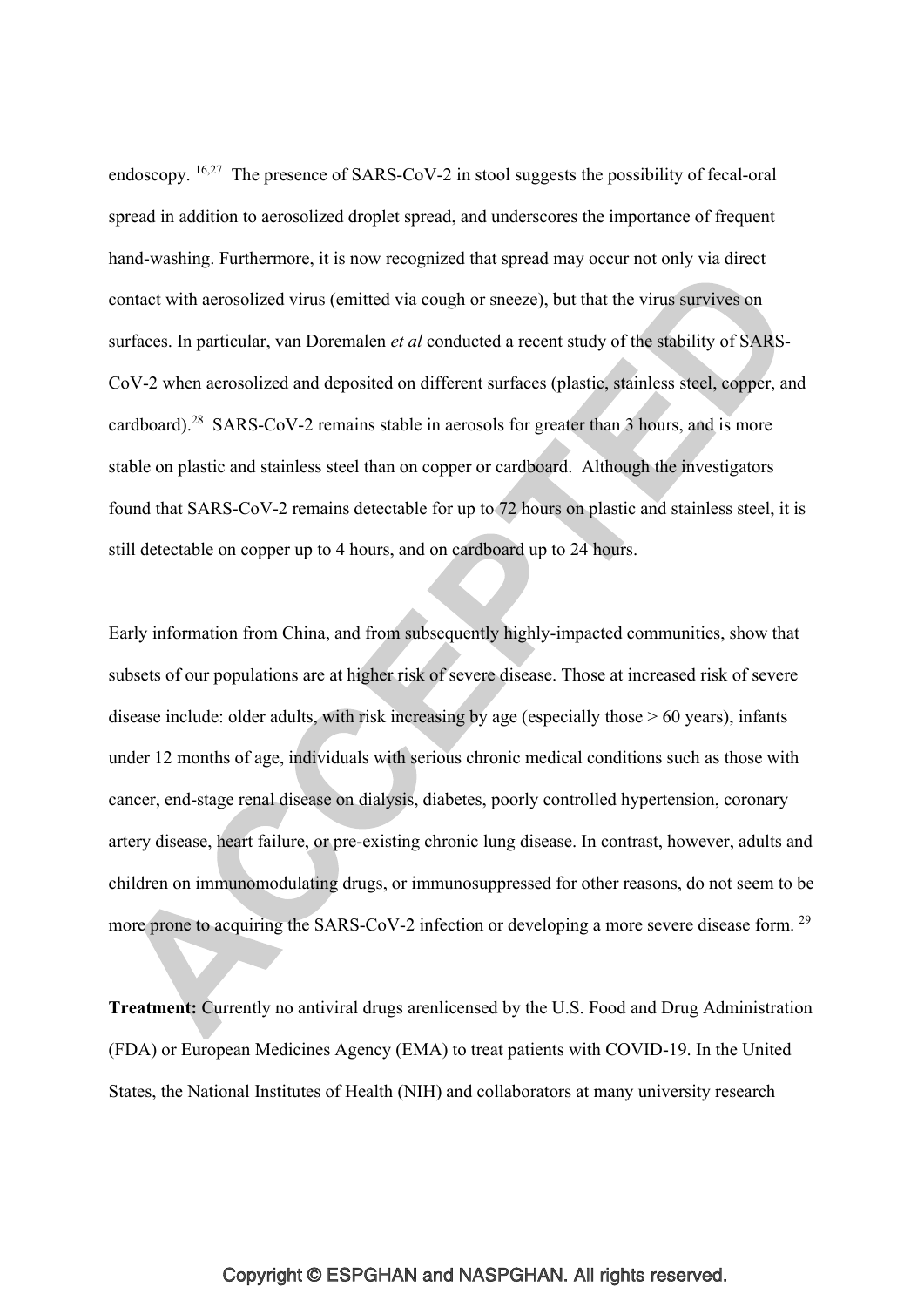centers are working on the development of candidate vaccines and therapeutics for COVID-19. Similar rapid developments are reported in other countries such as in Germany and in Switzerland.

Remdesivir is an investigational antiviral drug that was reported to have *in vitro* activity against SARS-CoV-2<sup>30</sup> and successful compassionate use is anecdotally reported.<sup>31</sup> In China, multiple clinical trials of investigational therapeutics have been implemented, including two phase 3, randomized, double-blind, placebo-controlled multicenter clinical trials of remdesivir. 32 In the United States a NIH adaptive, randomized, double-blind, placebo-controlled, clinical trial of investigational therapeutics for hospitalized COVID-19 patients was approved by the FDA; the first investigational therapeutic to be studied is remdesivir. Other treatment trials for severely affected COVID-19 patients in the U.S. are also available (see Figure 1); for information on specific clinical trials underway for treatment of patients with COVID-19, see clinicaltrials.gov, and www.chictr.org.

Recent publications have brought attention to the possible benefit of chloroquine, a broadly used antimalarial drug, for treatment of patients infected by the novel coronavirus (SARS-CoV-2). In particular, *in vitro* data suggest that chloroquine inhibits SARS CoV-2 replication <sup>30</sup>, and clinical trials of chloroquine in China in patients infected by SARS-CoV-2 have suggested promise.<sup>33</sup> These reports will represent the first successful treatment of an acute viral disease in humans with chloroquine, however, validation is clearly needed.<sup>34</sup> Based on reports from China indicating that hydroxychloroquine, in combination with azithromycin, may shorten the duration of infection, Gautret and colleagues prospectively studied 30 confirmed COVID-19 patients in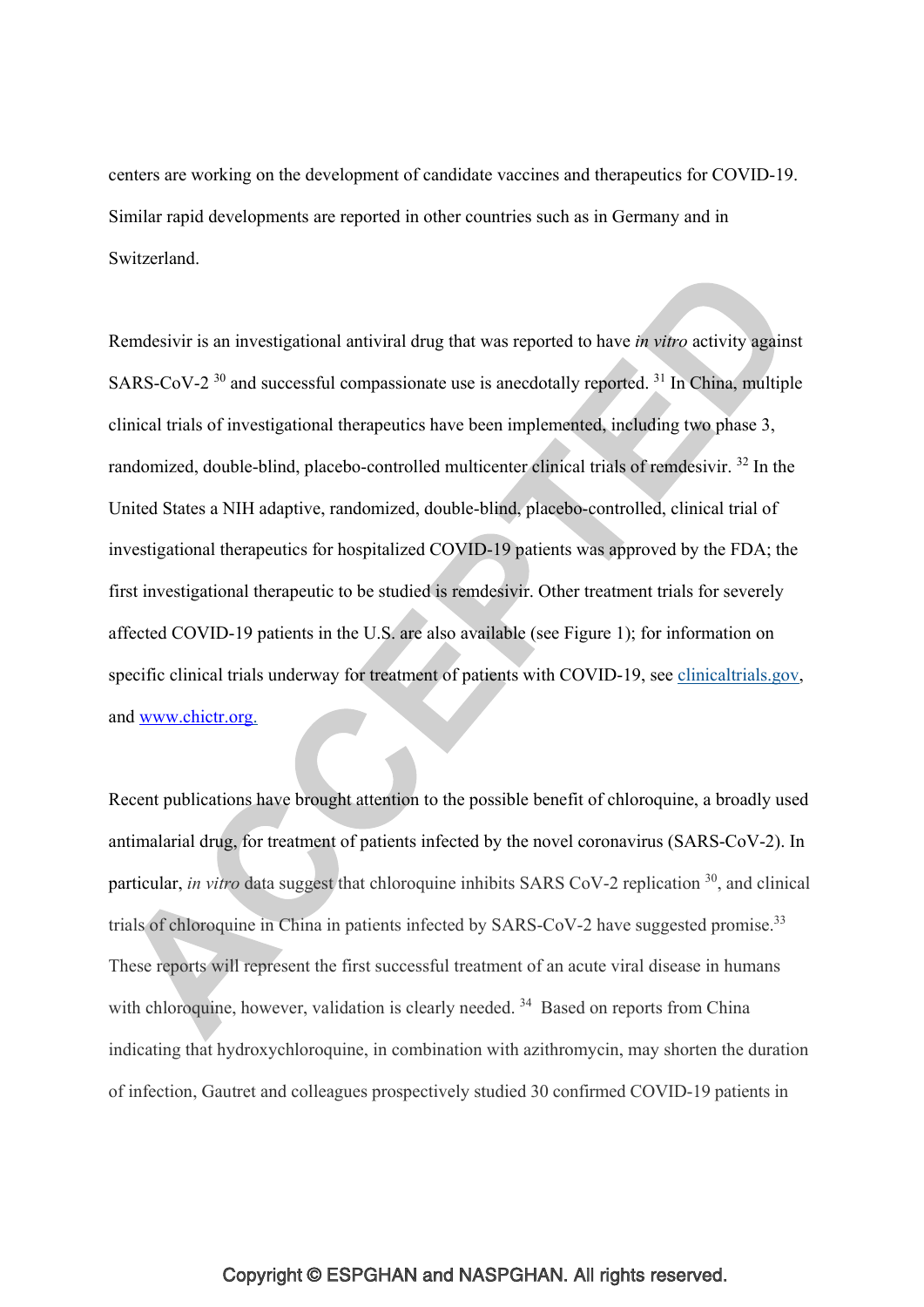France, treating each with either hydroxychloroquine, hydroxychloroquine in combination with azithromycin, or standard of care with neither.<sup>35</sup> Six of the subjects were asymptomatic, 22 with symptoms of the upper respiratory tract (i.e. sneezing, headaches and sore throats), and eight with lower respiratory tract symptoms (coughing). Hydroxychloroquine was found more effective than no treatment in these small cohorts, and when combined with azithromycin it was even more effective. However, more multicenter well-powered studies are needed, utilizing patients at different stages of COVID-19 disease in order to see if hydroxychloroquine with or without azithromycin are truly effective and in what patient populations. Data from a small randomized trial conducted by the Shanghai Public Health Clinical Center, of 30 subjects randomized to receive 400 mg of hydroxychloroquine per day for 5 days on top of standard supportive care versus just standard supportive care found no difference in the groups, and hence no added benefit of hydroxychloroquine treatment. 36 Furthermore, one must take into account that both hydroxychloroquine and azithromycin have the potential to increase QT and, the combination appears in Micromedex under the category of major interaction.

At present, no clinical trial evidence supports the use of vitamin C for COVID-19. Based on anecdotal observations that patients with severe SARS-CoV-2 associated disease and sepsis often have reduced vitamin C levels, however, randomized controlled trials are underway to evaluate if this antioxidant could play a role in the treatment of critically ill COVID-19 patients. One such trial currently underway is administering 1,500 mg of vitamin C intravenously to critically ill patients with COVID-19, with the same massive dose repeated 3-4 times each day. Each dose is over 16 times the daily recommended dietary allowance of vitamin C, which is 90 mg for adult men and 75 mg for adult women.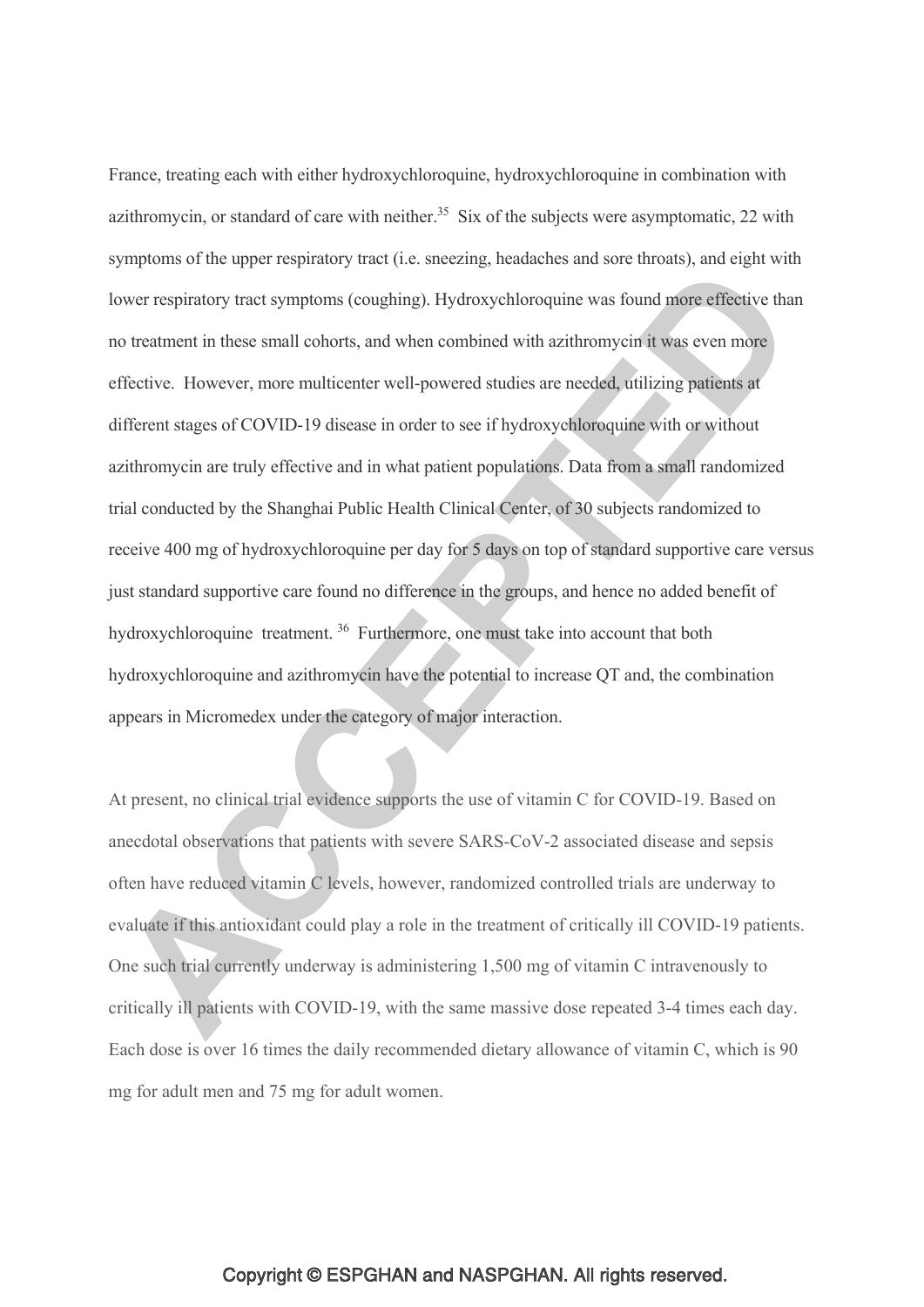**Biologics:** For the treatment of severe COVID-associated lung disease, studies in adults are considering "biologic" compounds targeting blockage of either the interleukin (IL)-1 or IL-6 pathways. When COVID-19 infects the respiratory tract it can cause mild or highly acute respiratory distress syndrome with consequent release of pro-inflammatory cytokines, including IL-1β and IL-6. COVID-19 binds to the Toll Like Receptor (TLR) causing the release of pro-IL-1β, which is cleaved by caspase-1, followed by inflammasome activation and production of active mature IL-1β, which mediates lung inflammation, fever, and fibrosis (see Figure 2). Suppression of the pro-inflammatory IL-1 family members and IL-6 has a therapeutic effect in many inflammatory diseases, including viral infections. Cytokine IL-37, for instance, has the ability to suppress innate and acquired immune response and the capacity to inhibit inflammation via the IL-18Rα receptor, acting on mTOR, thereby increasing adenosine monophosphate kinase. IL-37 inhibits class II histocompatibility complex molecules and inflammation by suppressing MyD88 and subsequently IL-1β, IL-6, TNF, and CCL2. The suppression of IL-1β by IL-37 in the inflammatory state induced by coronavirus-19 could be a potential route for therapeutic molecules, and merits further study. Another inhibitory cytokine is IL-38, the most recently recognized cytokine of the IL-1 family members, produced by several immune cells including B cells and macrophages. IL-38 is also a suppressor cytokine that inhibits IL-1β and other proinflammatory IL-family members. IL-38 is a potential therapeutic cytokine which inhibits inflammation in viral infections including that caused by coronavirus-19, providing yet another novel relevant therapeutic strategy. 37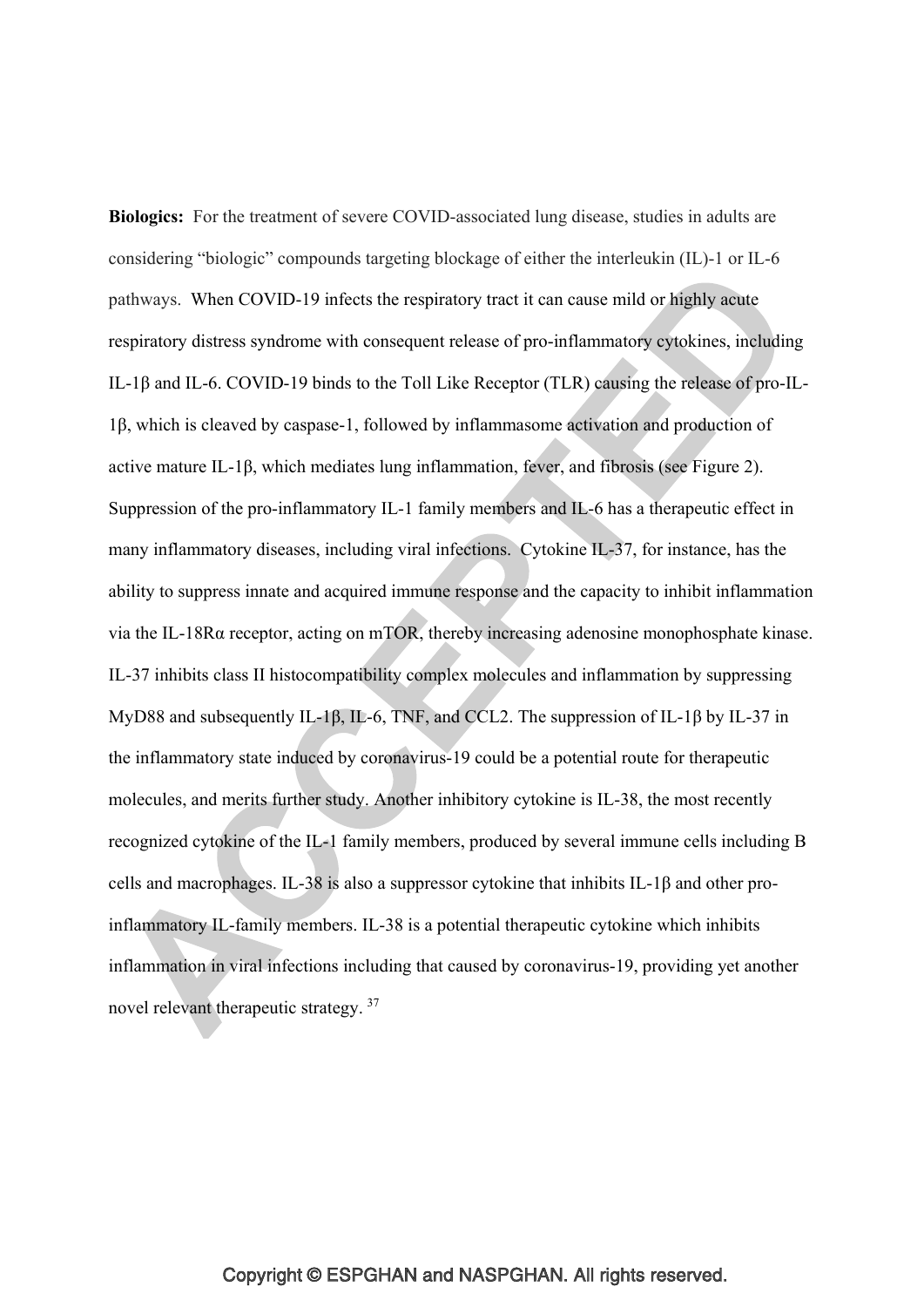The FDA has been expediting the use of a blood plasma treatment for seriously ill patients with COVID-19. Called plasma-derived therapy, or convalescent plasma, this treatment involves injecting the plasma, rich with anti-COVID antibodies, from individuals who have recovered from the disease, into the affected patient. Similarly, plasmapheresis or plasma exchange, which has been successfully employed in some acute auto-immune neurological diseases (e.g. Guillain Barre Syndrome), is also being evaluated. Results are still too preliminary to recommend these approaches in the management of COVID-19 disease at present. 38,39

**Vaccination:** Phase 1 clinical trials of potential COVID-19 vaccines have begun in Seattle, Washington, United States (US, partnership between US National Institute of Allergy and Infectious Diseases, NIAID, and Moderna, a biotechnology company based in Cambridge, Massachusetts)40 , and China (CanSino Biologics with Beijing Institute of Biotechnology). In addition, groups in Germany, the United Kingdom, and the US have vaccines in the pre-clinical stages of development.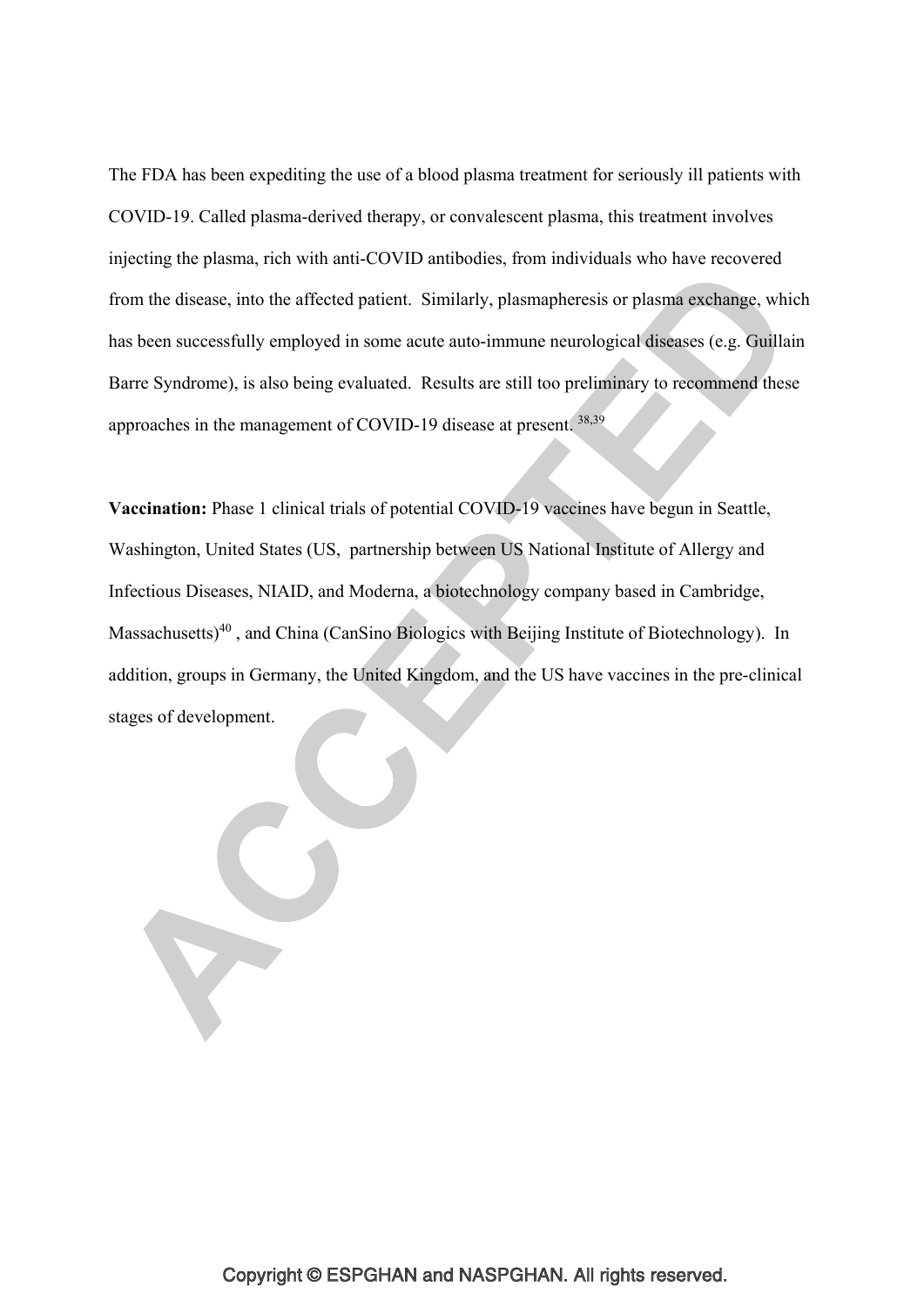#### **Recommendations for gastroenterology practices: 27,41**

Routine gastroenterology practice poses increased risk of exposure and potential viral transmission during ambulatory interaction, especially during endoscopic procedures. Current guidelines recommend postponing elective non-urgent endoscopic procedures until the SARS-CoV-2 pandemic has subsided in the local area to limit un-necessary exposure and spread (on  $3/14/20$  the US Surgeon General advised hospitals to postpone all elective surgeries  $6$ ). In contrast, the only endoscopic procedures that should be conducted are those in which the life of the patient is threatened (e.g. significant acute bleeding), function of the organ may be at risk (e.g. liver biopsy for the diagnosis of autoimmune hepatitis), or the delay of the procedure could significantly change long-term prognosis (e.g. suspected cancer). The diagnosis of celiac disease, for instance, can, in many cases, especially in asymptomatic patients, be postponed for a few months without significant impact on prognosis, while the benefit to family and caregiver in lowered risk of COVID-exposure is clear. However, consideration should be given to the risk imposed on the patient, family (arriving to the hospital) and the caregiver (exposure to positive patients and family) compared with the risk of false positive or negative diagnosis. When biopsy is needed and not done for celiac disease due to the COVID 19 pandemic, patients should be advised keep gluten in the diet, if possible, until a diagnosis is made. Similarly, an effort to delay endoscopies due to abdominal pain, heartburn, diarrhea and other GI manifestations should be exercised, where the delay will not significantly impact long-term prognosis. In contrast, when a disease like inflammatory bowel disease is suspected and delay in diagnosis would be dangerous for the patient, and treatment is reliant on endoscopic evaluation, exposure risks of endoscopy may be warranted.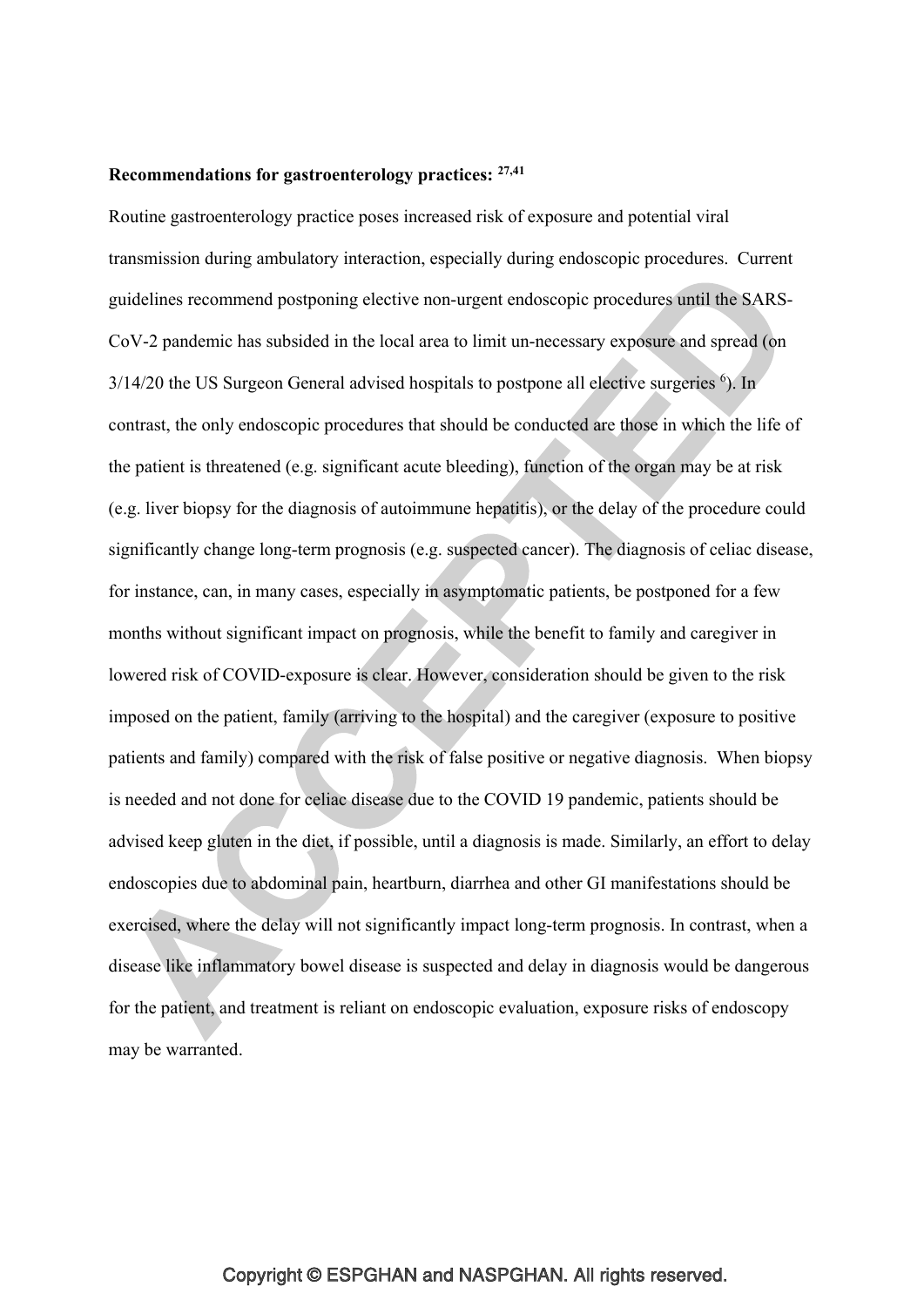The use of telemedicine is now a critical tool for the pediatric gastroenterologists and their patients, whether in the academic setting or private practice. As the COVID-19 pandemic continues to spread across the United States, increasing numbers of practices and hospitals are turning to telehealth to safely care for patients. 42,43 Recently, Medicare announced it would be expanding reimbursement for office, hospital, and other telehealth visits in the United States to help slow the spread of the novel coronavirus. Before this expansion, Medicare only provided limited telehealth payments, particularly targeted at those patients living in rural areas. Very recently, the American Academy of Pediatrics has provided valuable information to facilitate pediatric practitioners to successfully employ telehealth in the care of their patients. The recently published AAP guideline, entitled Telehealth Payer Policy in Response to COVID-19 (https://downloads.aap.org/DOPA/Telehealth\_2\_rev.pdf and https://www.aap.org/en-us/professionalresources/practice-transformation/telehealth/Pages/compendium.aspx), which outlines policy changes aiming to alleviate barriers to telehealth care, along with a webinar on telehealth and guidance on structuring your practice during the pandemic, are tools that can be employed in both the academic and private practice pediatric gastroenterologist office to facilitate ongoing quality care of their patients.

Through telehealth, patients can stay home and have a virtual visit with their regular physician or an on-demand physician, instead of presenting at a clinic and potentially exposing themselves or others to infection. While society is trying to "flatten the curve" and reduce the incidence of new SARS-CoV-2 infections, individuals need to not go to the ER unless really sick, avoid public transportation (e.g. buses, trains), and take refuge at home, physically distancing from others as much as possible. Further, if the SARS-CoV-2 pandemic in the United States reaches the scale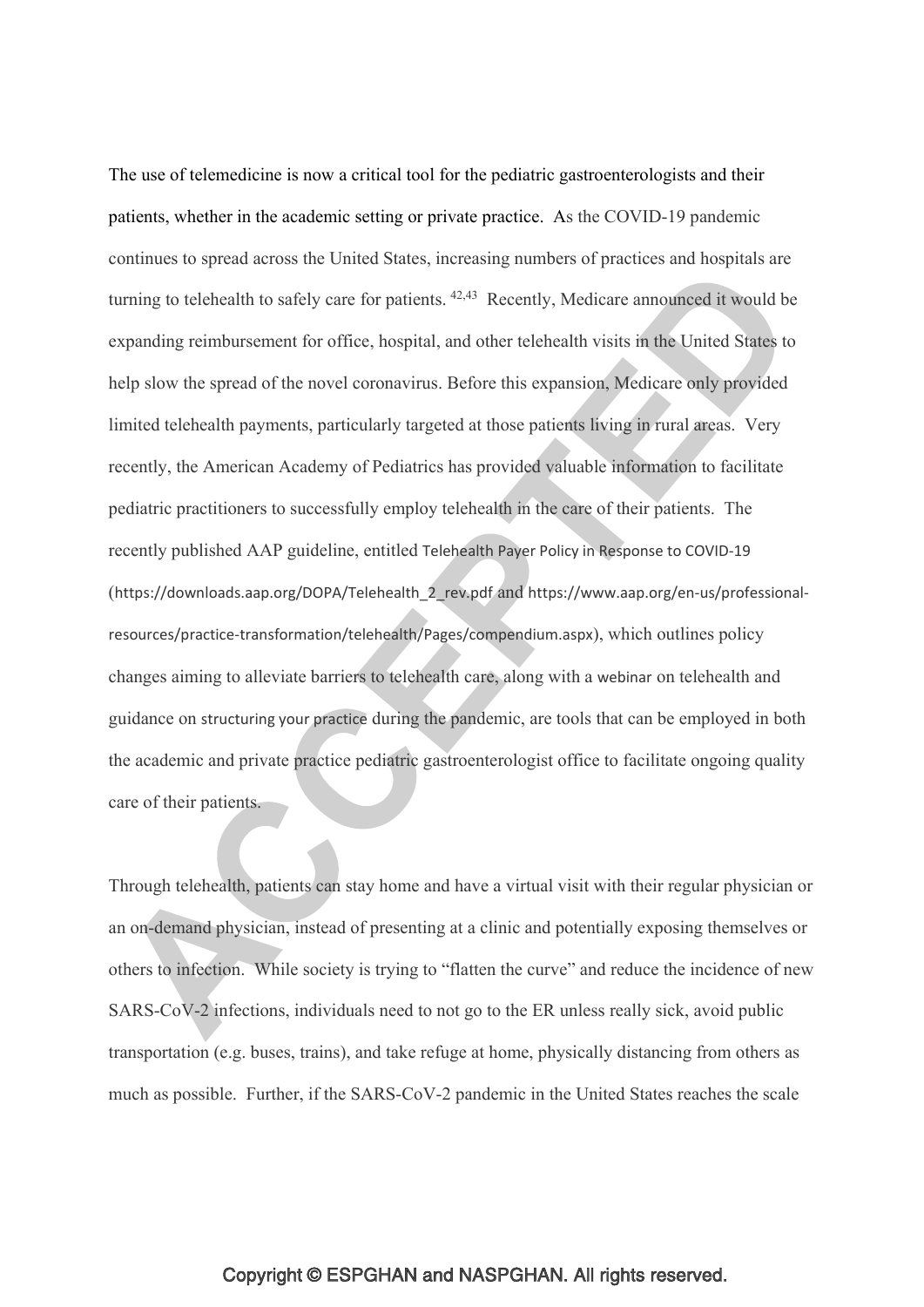of that in other hard-hit countries like China and Italy, then physicians will need to determine how to manage caring for patients with coronavirus, in addition to all their other patients. Pediatric gastroenterologists care for a number of digestive conditions of childhood that require routine and regular follow up. Using telemedicine or telehealth, pediatric GI providers can continue to provide care for their patients, safely and without increasing risk for either the healthcare staff and/or the patient and their family.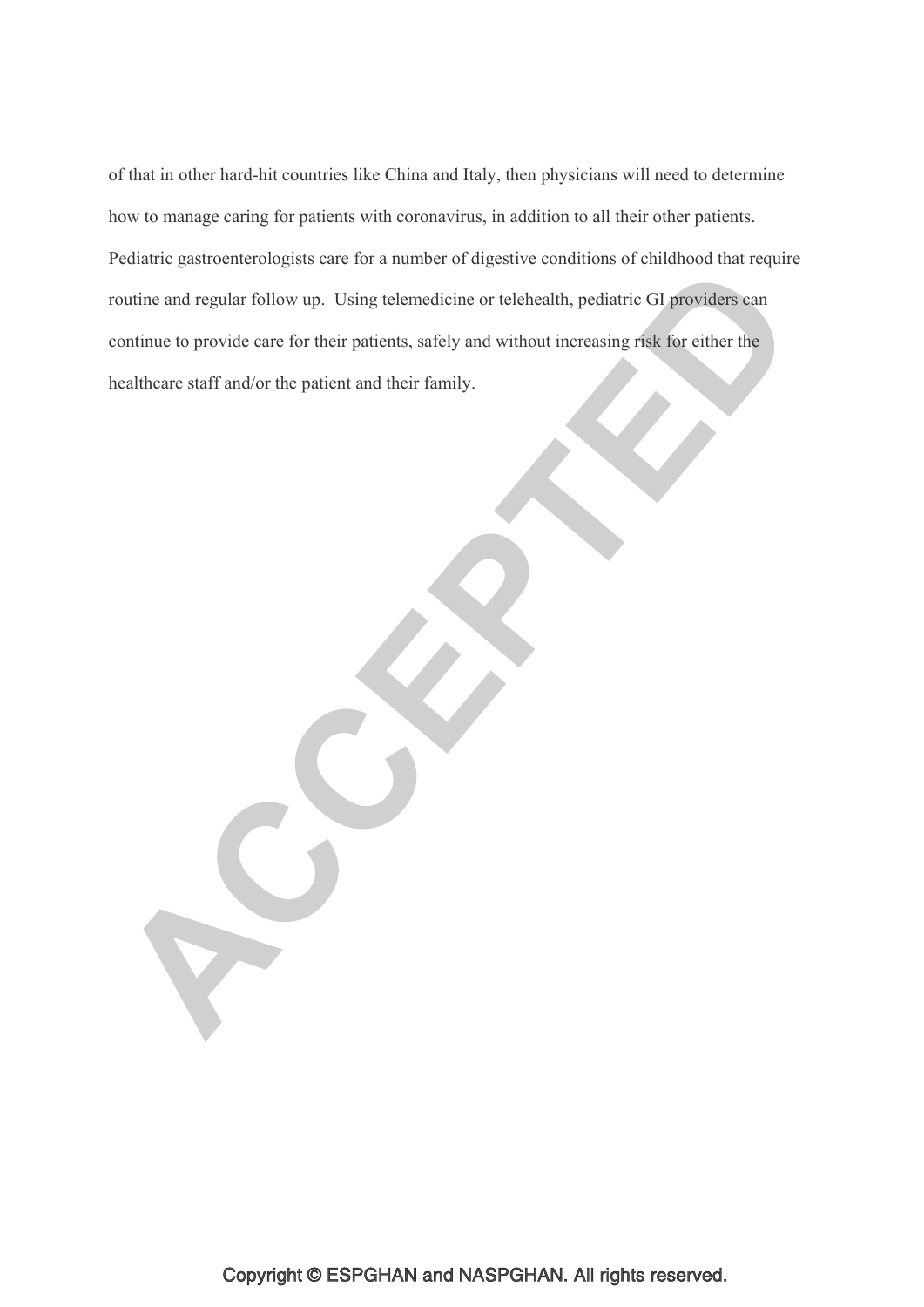#### **Recommendations:**

- 1. Classification of procedures into non-urgent/postpone and urgent/perform may be useful.
- 2. Pre-screen all patients for high risk exposure or symptoms:
	- a. Patients should be asked about history of fever or respiratory symptoms, family members or close contacts with COVID-suggestive symptoms, and any contact with a confirmed case of COVID-19.
	- b. Any patient or visitor with fever or respiratory symptoms must be given a surgical mask to wear.
- 3. Make sure appropriate personal protective equipment (PPE) is available and worn by all members of the endoscopy team, and know how to don and doff PPE appropriately (https://www.cdc.gov/hai/pdfs/ppe/ppe-sequence.pdf).
- 4. Check body temperature of the patient and their attendant upon entrance to the endoscopy unit or clinic building.

#### 5. **Conservation of PPE is critical**.

- a. Only essential personnel should be present in cases.
- b. Consider extended use or reuse of surgical masks and eye protection in accordance with hospital policies.
- 6. For COVID-19 positive patients, or those under investigation, isolation precautions should be taken with procedures performed in negative pressure rooms.
- 7. Consider phone follow-up at 7 and 14 days to patients exposed to COVID-19, to ask about new diagnosis, or development of symptoms, suggestive of COVID-19.
- 8. Centers should strategically assign available personnel.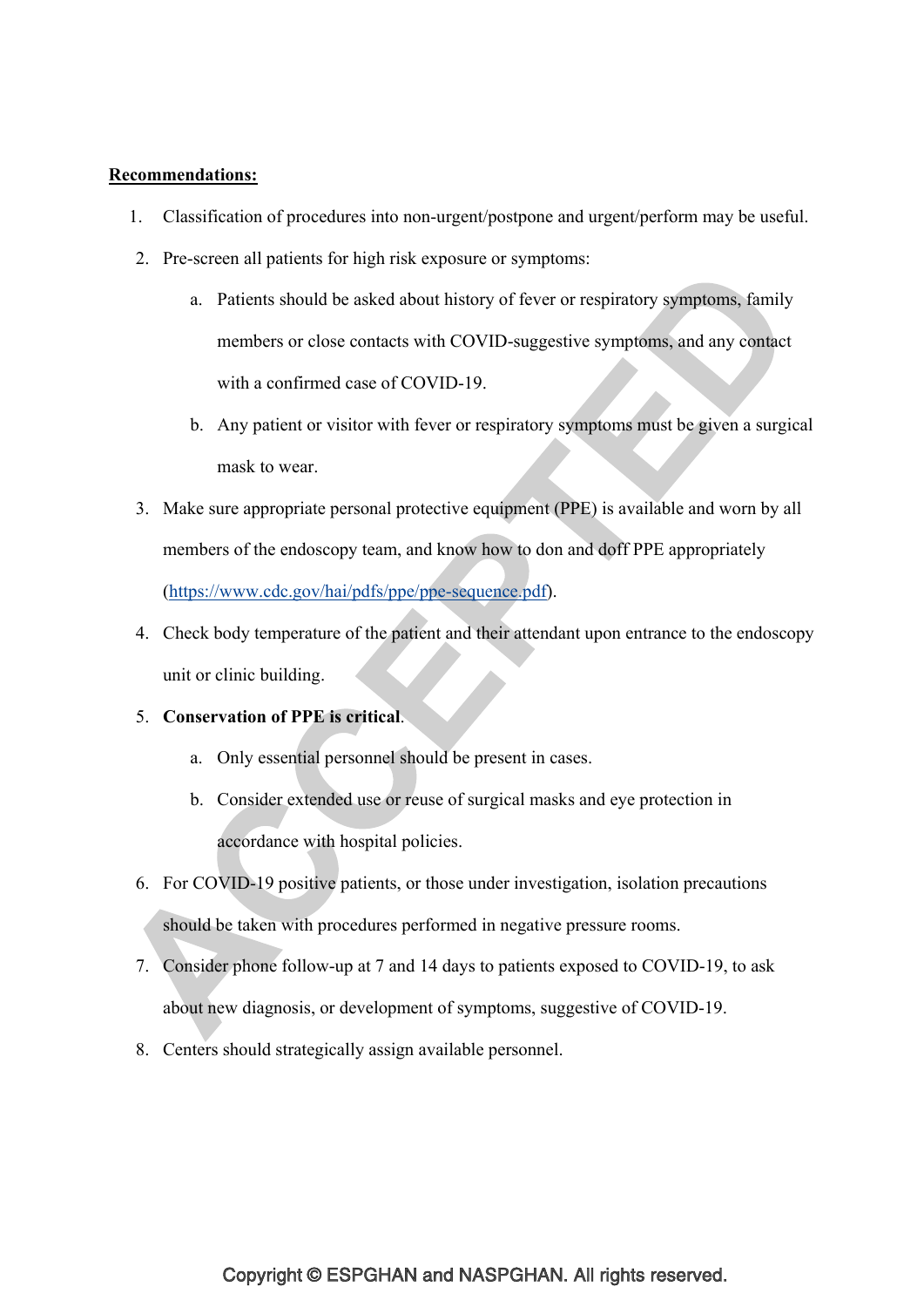- a. It is important to minimizing concomitant exposure of those with similar or unique skill sets.
- b. Non-physician practitioners and fellows that cannot participate in cases may be helpful screening and triaging patients, or performing virtual visits.
- 9. For office visits, consider offering visits remotely, via telemedicine platforms or telephone, in order to decrease the office density of patients and decrease the potential for exposure, while providing needed care.
- 10. Address staff needs and institute policies that protect our workforce.
- 11. Patients on immunosuppressive drugs should continue taking their medications as we know that the risk of undertreated disease outweighs the chance of contracting coronavirus. 29 These patients should also follow CDC guidelines for at-risk groups by avoiding crowds and limiting travel.

#### **Summary: What we know**

- 1. Cough, fever, and fatigue are the most common symptoms in adults.
- 2. The incidence of GI symptoms including nausea and/or diarrhea are unknown but reports vary from  $\leq 5\%$  to almost 50% or greater. Further, there are some reports of isolated diarrhea preceding cough and fever.
- 3. The virus may be present in GI secretions, important for the pediatric gastroenterologist to be aware of, and, viral RNA is detectable in stool. Gastrointestinal infection and potential fecal-oral transmission must be considered for this pathogen.
- 4. Asymptomatic spread can occur during the prodromal phase (the mean incubation period is ~5 days; range of 0-14 days), with viral shedding at its greatest when symptoms begin.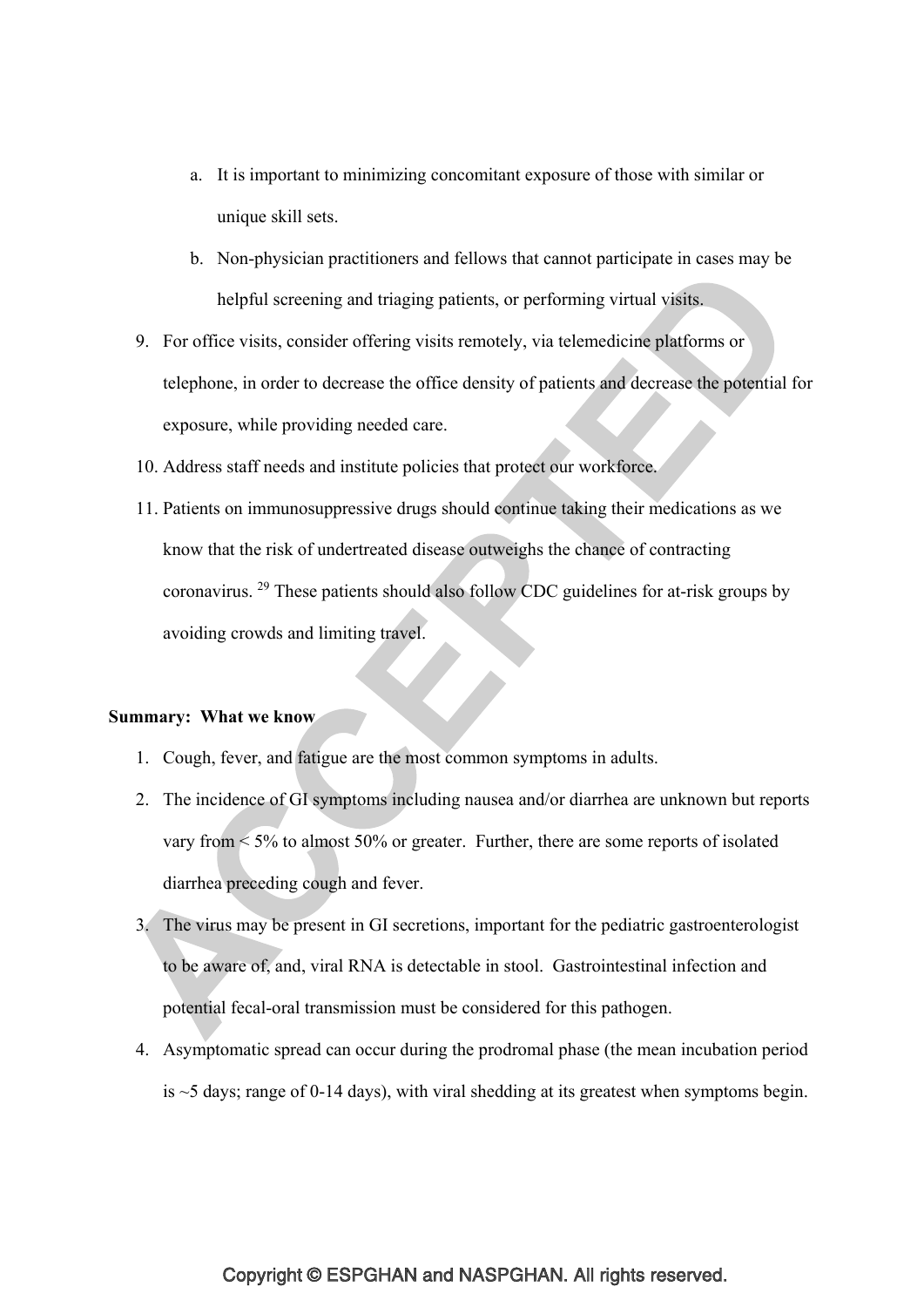- 5. Abnormal liver biochemistries are observed in 20-30% of persons infected by COVID-19.
- 6. Lymphocyte counts drop in adults with COVID-19 infection, but is less common in children. Increased total white count is a poor prognostic sign.
- 7. Adults over the age of 60 years, infants, and individuals with severe chronic health conditions such as cardiovascular disease, lung disease, diabetes, or decompensated cirrhosis, are at higher risk of developing more severe illness if infected with SARS- $CoV-2$ .
- 8. Best protection against community viral transmission include:
	- a. Social distancing of at least 6 feet (e.g. avoidance of crowds)
	- b. Cough etiquette (i.e. into your elbow)
	- c. Wash hands thoroughly with soap (at least 20 seconds under running water)
	- d. Don't touch your face
- 9. Personal Protective Equipment in the healthcare environment: <sup>27</sup>
	- a. In a low-risk situation:
		- i. Surgical mask
		- ii. Goggles or eye shield
		- iii. Gown
		- iv. Gloves
	- b. In a high-risk situation or with a known COVID-positive patient:
		- i. N95 or FFFP2-3 Respirator
		- ii. Goggles
		- iii. Water-resistant gown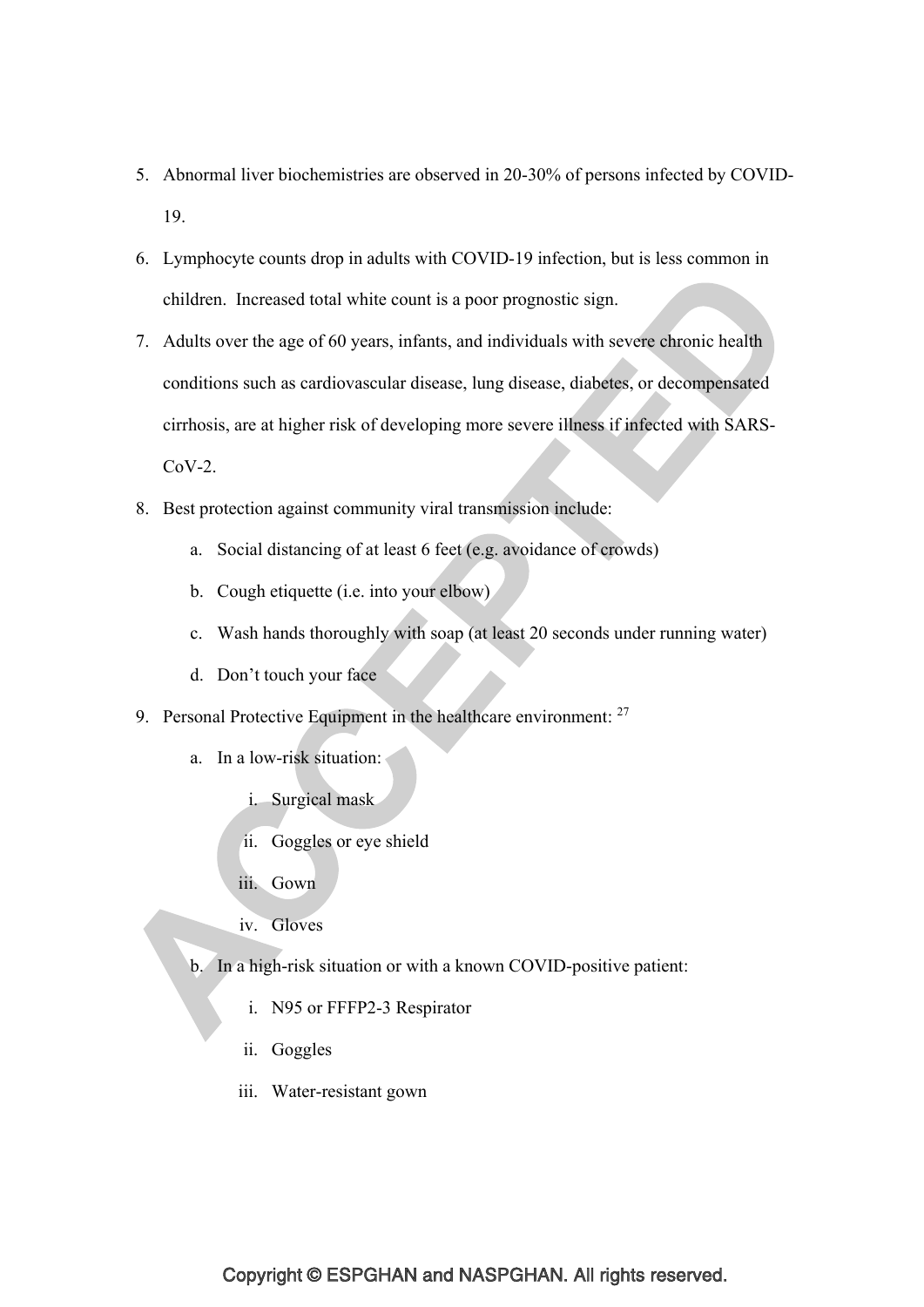- iv. Gloves
- v. All evaluations in a negative pressure room

#### **Recent updated guidelines:**

- **1. Appropriate PPE for healthcare personnel depending on the COVID risk:**  https://www.cdc.gov/coronavirus/2019-ncov/hcp/healthcare-supply-ppe.html
- 2. Cleaning and disinfecting rooms or areas visited by individuals with suspected or

confirmed COVID-19:

https://www.cdc.gov/coronavirus/2019-ncov/community/organizations/cleaning-

disinfection.html

- 3. For the conduct of clinical trials during the COVID-19 pandemic:
	- a. FDA: https://www.fda.gov/media/136238/download
	- b. NIH: https://grants.nih.gov/grants/guide/notice-files/NOT-OD-20-087.html
- 4. Additional resources and guidelines are as follows:
	- a. JOINT GI SOCIETY MESSAGE: COVID-19 Clinical Insights for Our Community of Gastroenterologists and Gastroenterology Care Providers: https://www.asge.org/home/joint-gi-society-message-covid-19.
	- b. American Academy of Pediatrics (AAP) updates on COVID-19 with guidelines for pediatric providers and parents:

https://www.healthychildren.org/English/health-issues/conditions/chest-

lungs/Pages/2019-Novel-Coronavirus.aspx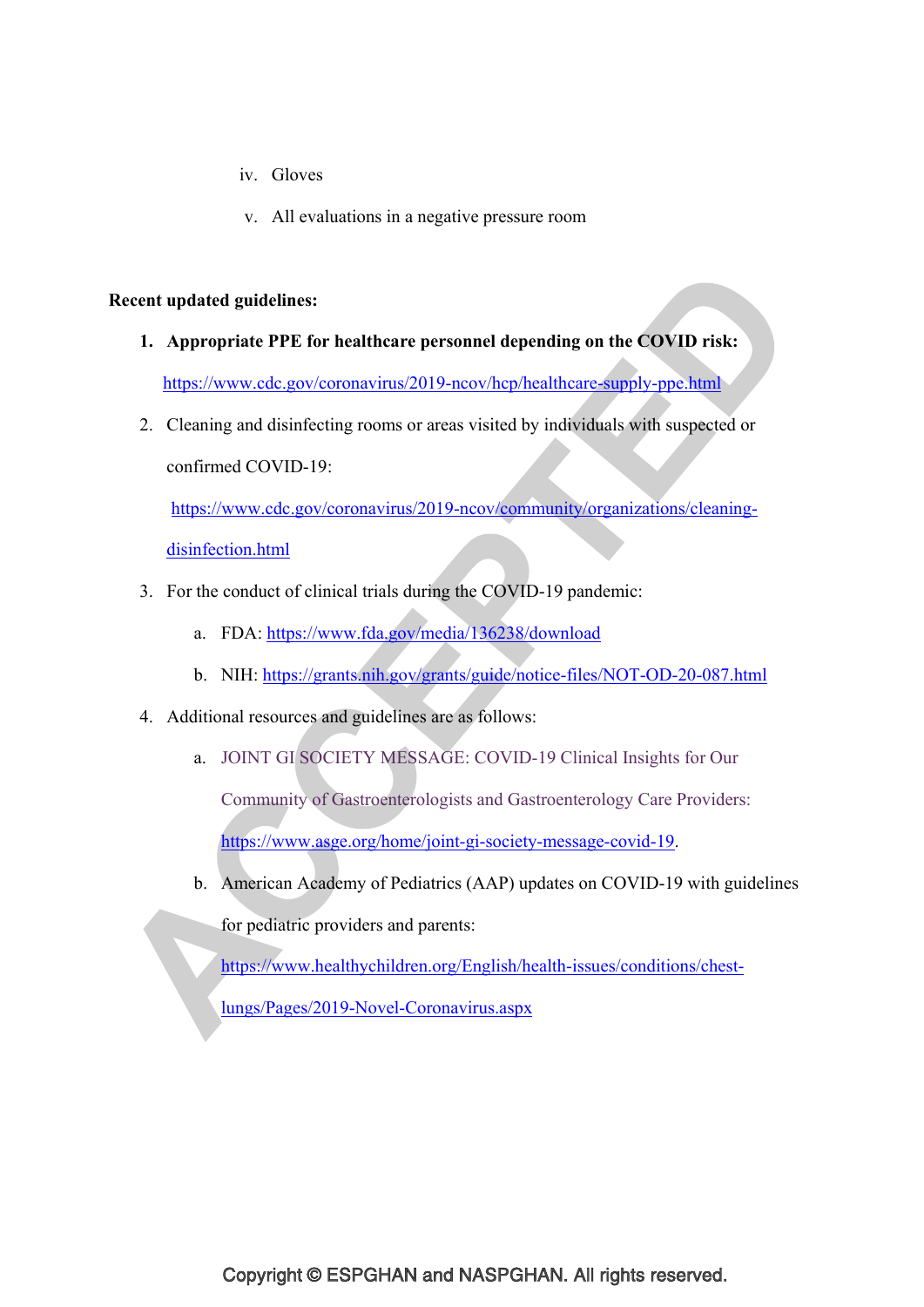c. The AAP also has regular updates for the Redbook on line:

https://redbook.solutions.aap.org/selfserve/sspage.aspx?selfservecontentid=rbo\_o utbreaks page 3.

d. The Crohn's Colitis Foundation has regularly updated guidelines for providers that care for patients with inflammatory bowel disease (IBD, Crohn's disease, ulcerative colitis): Resources for IBD Healthcare Professionals: 2019 Novel Coronavirus (COVID-19);

https://www.crohnscolitisfoundation.org/coronavirus/professional-resources

e. Lastly an invaluable resource is the Centers for Disease Control and Prevention (CDC), updated daily: https://www.cdc.gov/coronavirus/2019-ncov/index.html

In conclusion, the authors would like the pediatric gastroenterology, hepatology and nutrition world-wide community to know that we are in this together. United, with evidence-based information shared throughout our professional societies and then employed by our members, the curve can be flattened, new incident SARS-CoV-2 infections reduced, and the care for our patients with or without COVID-19 can continue. Research is a major pillar for maintaining optimal medical care and moving towards a better future for our children. However, these are challenging times for medical research. It is our hope that the effects of the coronavirus pandemic will be short-lived relative to the long-term benefits of the clinical trials being conducted, ultimately for the benefit of children we care for with chronic and debilitating digestive, liver, pancreatic and nutritional disease. Additionally, we of the pediatric gastroenterology community need to share our collective experiences (e.g. SECURE-IBD, www.covidibd.org) dealing with this infection, as well as sharing and employing guidelines (e.g.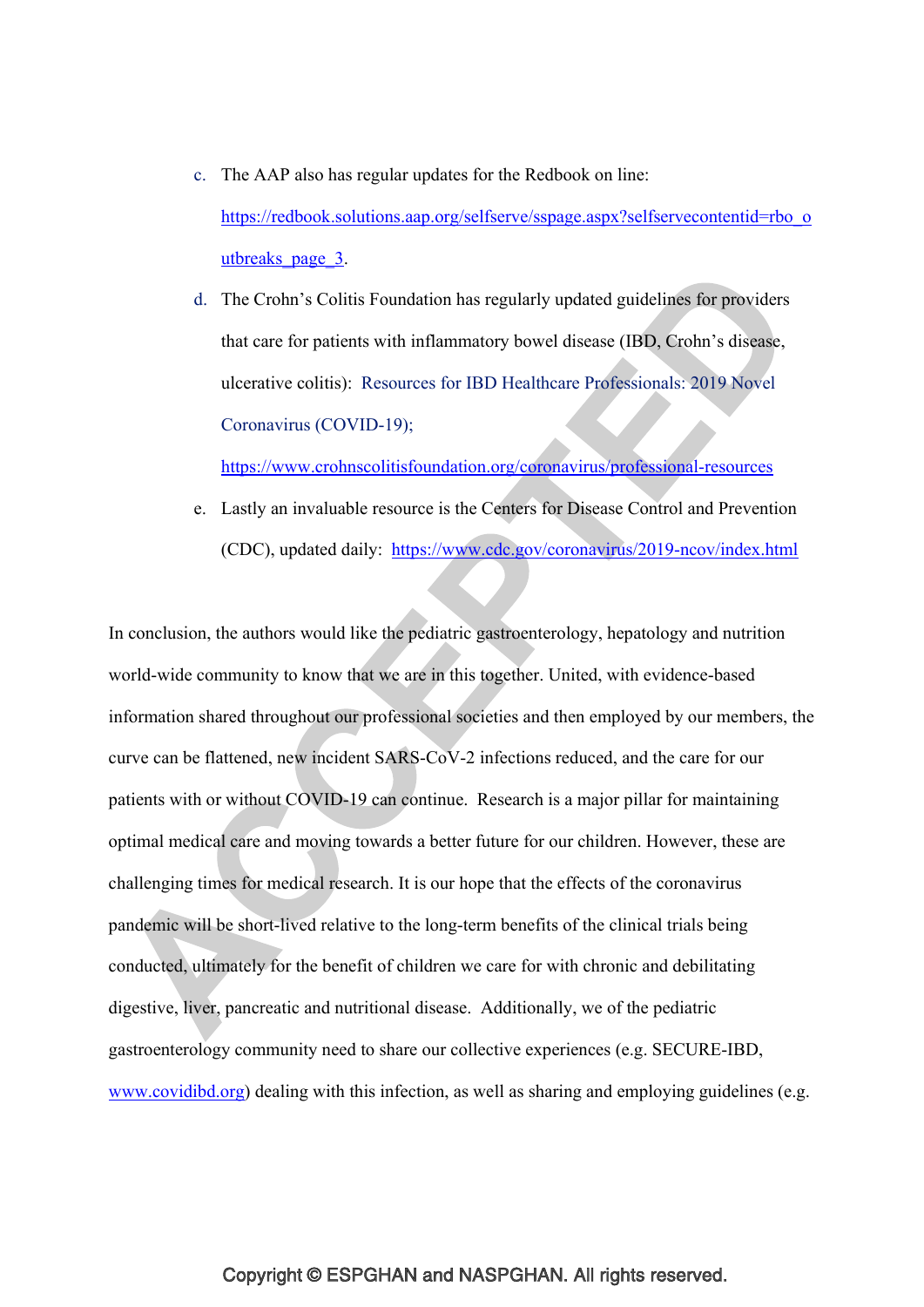WHO, CDC, AAP) based on science for what we do every day. As a global Pediatric Gastroenterology, Hepatology and Nutrition community – we can overcome this pandemic safely- and thereby get back to our lives, and our families, a little older, wiser and with the knowledge that we didn't do it alone!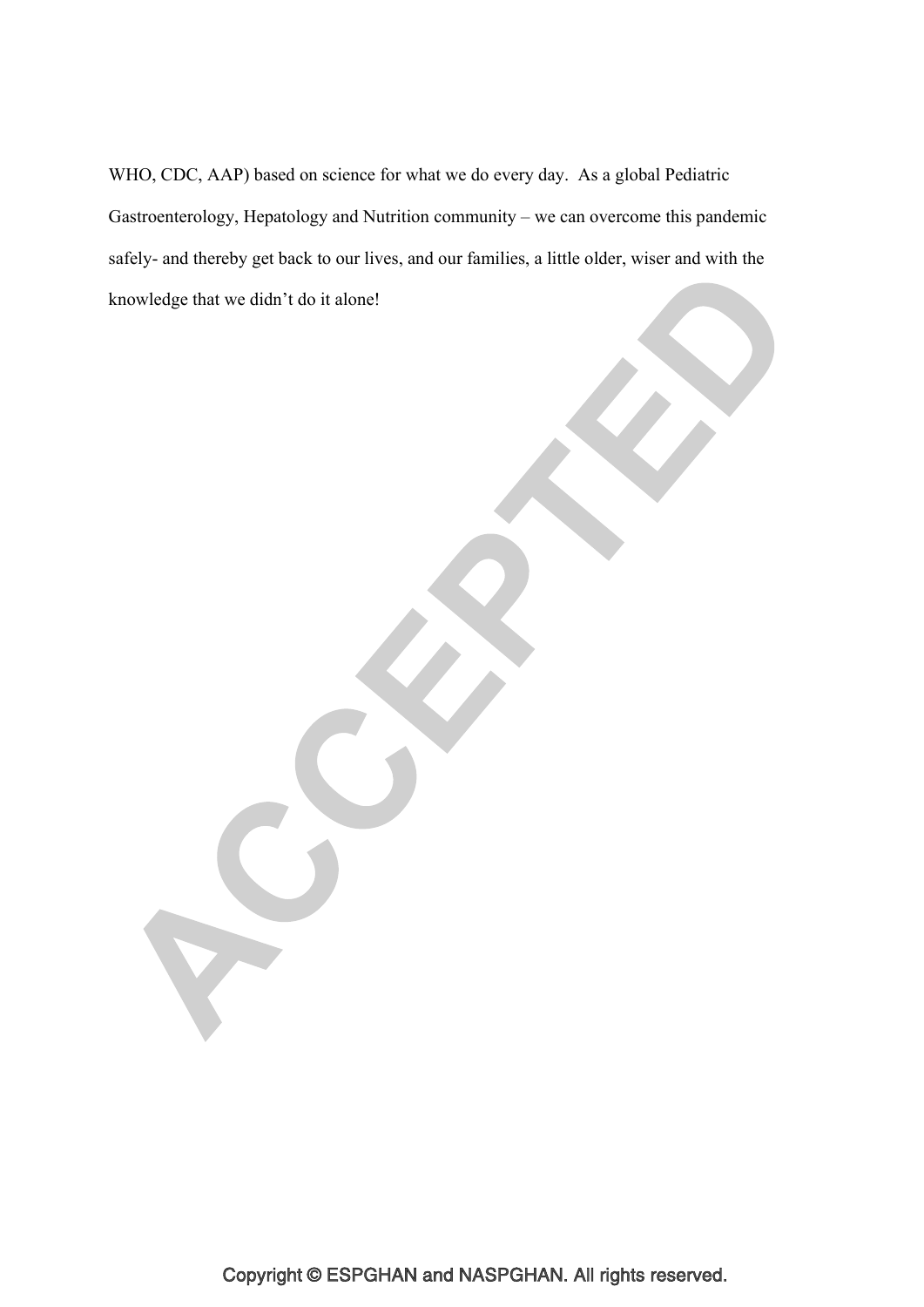# Figures:

Figure 1: Existing drugs targeting SARS-CoV-2 human host factors. 44

| <b>Ruxolitinib</b><br>S-verapamil<br>Silmitasertib | Pevonedistat   |                       |                   |              |
|----------------------------------------------------|----------------|-----------------------|-------------------|--------------|
|                                                    |                | <b>Apicidin</b>       | JQ1               | ZINC4326719  |
|                                                    | <b>RVX-208</b> | AZ3451                | MZ <sub>1</sub>   | ZINC4511851  |
|                                                    | Sapanisertib   | AZ8838                | <b>PB28</b>       | ZINC95559591 |
| Tigecycline                                        | Tomivosertib   | <b>Bafilomycin A1</b> | PD-144418         |              |
| <b>Valproic Acid</b>                               | Verdinexor     | CCT 365623            | <b>PS3061</b>     |              |
| Mycophenolic acid<br><b>ABBV-744</b>               | <b>WDB002</b>  | Compound 10           | <b>RS-PPCC</b>    |              |
| CPI-0610                                           | <b>XL413</b>   | Compound 2            | Sanglifehrin A    |              |
| E-52862                                            | Zotatifin      | dBET6                 | <b>Ternatin 4</b> |              |
| <b>IHVR-19029</b>                                  | 4E2RCat        | <b>GB110</b>          | <b>TMCB</b>       |              |
| Merimepodib                                        | AC-55541       | $H-89$                | ZINC1775962367    |              |
|                                                    |                |                       |                   |              |
|                                                    |                |                       |                   |              |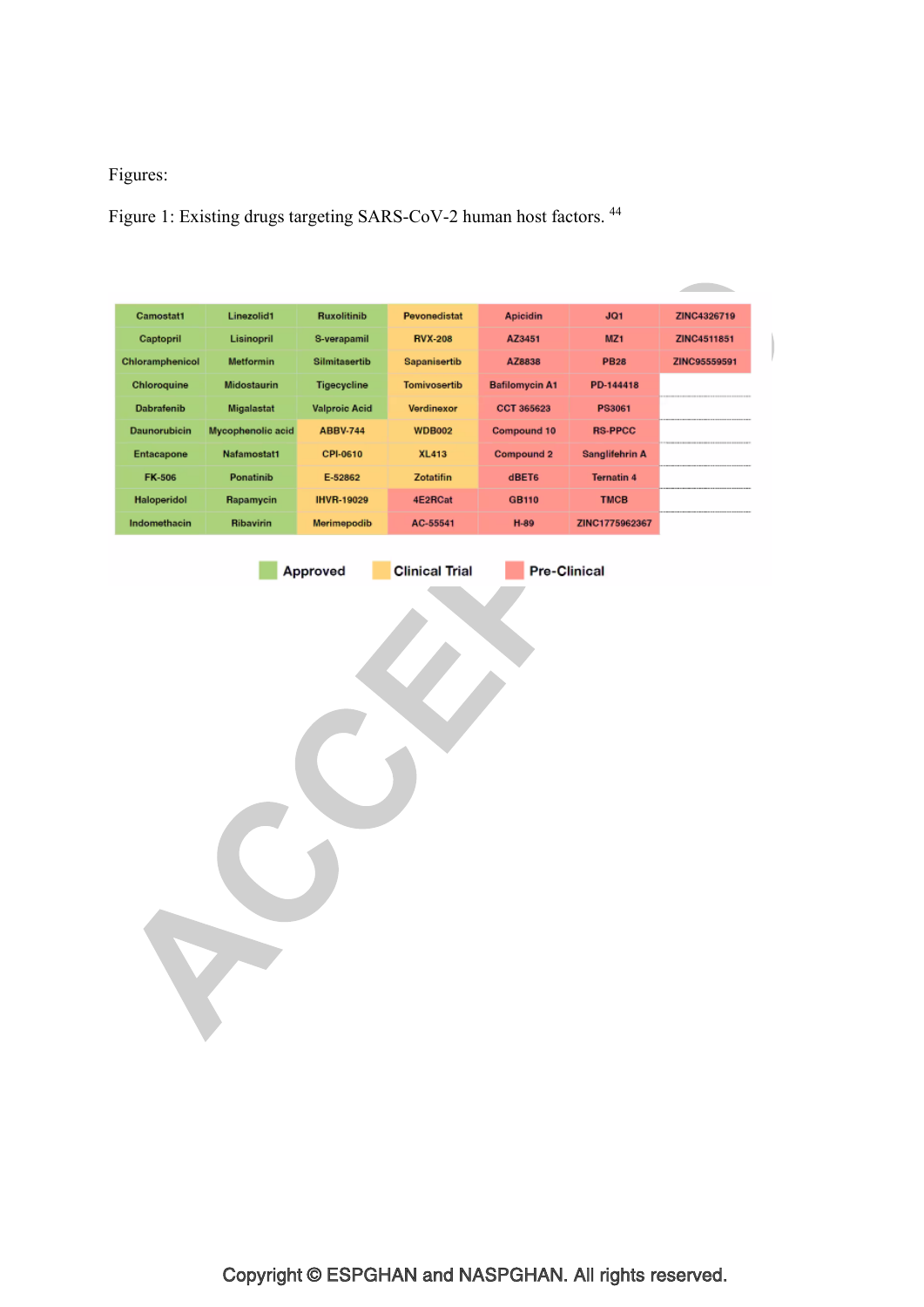Figure 2: Classification of COVID-19 Disease States and Potential Therapeutic Targets 45 Legend: The figure shows 3 escalating phases of disease progression with COVID-19, with associated signs, symptoms and potential phase-specific therapies. ARDS = Acute respiratory distress syndrome;  $CRP = C$ -reactive protein;  $IL = Interleukin$ ;  $JAK = Janus Kinase$ ; LDH=Lactate Dehydrogenase; SIRS = Systemic inflammatory response syndrome;

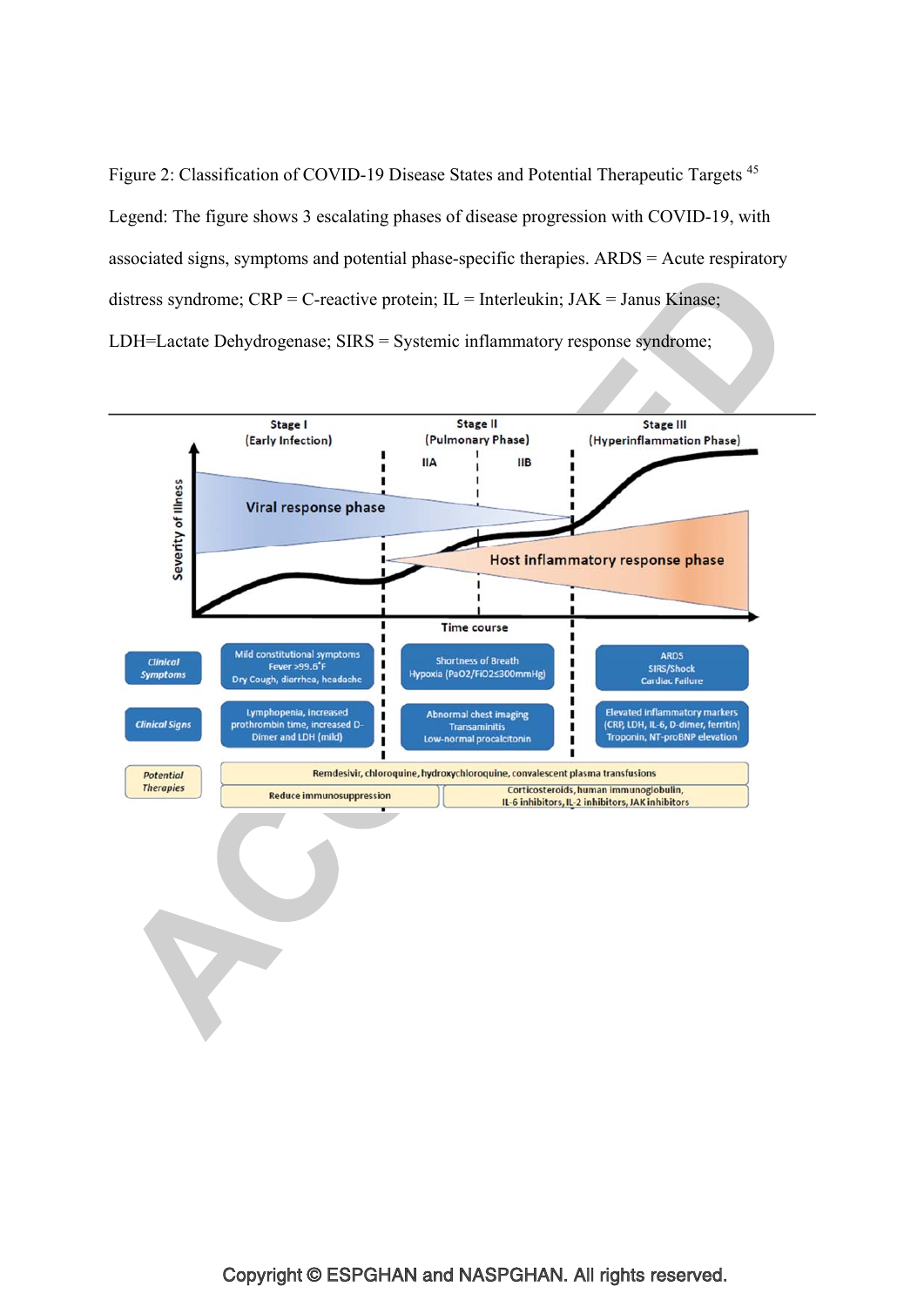### **References:**

- 1. Gorbalenya AE, Baker SC, Baric RS, et al. The species Severe acute respiratory syndromerelated coronavirus: classifying 2019-nCoV and naming it SARS-CoV-2. Nat Microbiol 2020.
- 2. Cyranoski D. When will the coronavirus outbreak peak? Nature: Nature Research; 2020.
- 3. World Health Organization, Coronavirus disease (COVID-19) outbreak, Situation report 57. 2020.
- 4. Chen L, Liu W, Zhang Q, et al. RNA based mNGS approach identifies a novel human coronavirus from two individual pneumonia cases in 2019 Wuhan outbreak. Emerg Microbes Infect 2020;9:313–9.
- 5. Lai CC, Shih TP, Ko WC, Tang HJ, Hsueh PR. Severe acute respiratory syndrome coronavirus 2 (SARS-CoV-2) and coronavirus disease-2019 (COVID-19): The epidemic and the challenges. Int J Antimicrob Agents 2020;55:105924.
- 6. Li Q, Guan X, Wu P, et al. Early transmission dynamics in Wuhan, China, of novel coronavirusinfected pneumonia. N Engl J Med 2020.
- 7. Wu JT, Leung K, Leung GM. Nowcasting and forecasting the potential domestic and international spread of the 2019-nCoV outbreak originating in Wuhan, China: a modelling study. . Lancet 2020;395:689–97.
- 8. Zimmermann P, Curtis N. Coronavirus Infections in Children Including COVID-19, An Overview of the Epidemiology, Clinical Features, Diagnosis, Treatment and Prevention Options in Children. Pediatr Infect Dis J 2020.
- 9. Backer JA, Klinkenberg D, Wallinga J. Incubation period of 2019 novel coro- navirus (2019 nCoV) infections among travelers from Wuhan, China, 20–28 January 2020. Euro Surveill 2020;25.
- 10. Onder G, Rezza G, Brusaferro S. Case-Fatality Rate and Characteristics of Patients Dying in Relation to COVID-19 in Italy. JAMA 2020:E1-E2.
- 11. Mahase E. Coronavirus: covid-19 has killed more people than SARS and MERS combined, despite lower case fatality rate. Br Med J2020:m641.
- 12. Hopkins C, Kumar N. Lost sense of smell as marker of COVID-19 infection. The Royal College of Surgeons of England: British Rhinological Society; 2020.
- 13. Wang XF, Yuan J, Zheng YJ, et al. Clinical and epidemiological characteristics of 34 children with 2019 novel coronavirus infection in Shenzhen. Zhonghua Er Ke Za Zhi 2020;58:E008.
- 14. Chen ZM, Fu JF, Shu Q, et al. Diagnosis and treatment recommendations for pediatric respiratory infection caused by the 2019 novel coronavirus. . World J Pediatr 2020.
- 15. Esper F, Ou Z, Huang YT. Human coronaviruses are uncommon in patients with gastrointestinal illness. . J Clin Virol 2010;48:131–3.
- 16. Gu J, Han B, Wang J. COVID-19: Gastrointestinal manifestations and potential fecal-oral transmission. Gastroenterology 2020.
- 17. Xiao F, Tang M, Zheng X, Liu Y, Li X, Shan H. Evidence for gastrointestinal infection of SARS-CoV-2. Gastroenterology 2020;S0016-5085(20)30282-1.
- 18. Pan L, Mu M, Yang P, et al. Clinical characteristics of COVID-19 patients with digestive symptoms in Hubei, China: a descriptive, cross-sectional, multicenter study. Am J Gastroenterol 2020.
- 19. Guan WJ, Ni ZY, Hu Y, et al. Clinical Characteristics of Coronavirus Disease 2019 in China. N Engl J Med 2020.
- 20. Dong Y, Mo X, Hu Y, et al. Epidemiological characteristics of 2143 pediatric patients with 2019 coronavirus disease in China. . Pediatrics 2020.
- 21. Han R, Huang L, Jiang H, Dong J, Peng H, Zhang D. Early Clinical and CT Manifestations of Coronavirus Disease 2019 (COVID-19) Pneumonia. Am J Roentgenol 2020.
- 22. Liu H, Liu F, Li J, Zhang T, Wang D, Lan W. Clinical and CT Imaging Features of the COVID-19 Pneumonia: Focus on Pregnant Women and Children. . J Infect 2020.